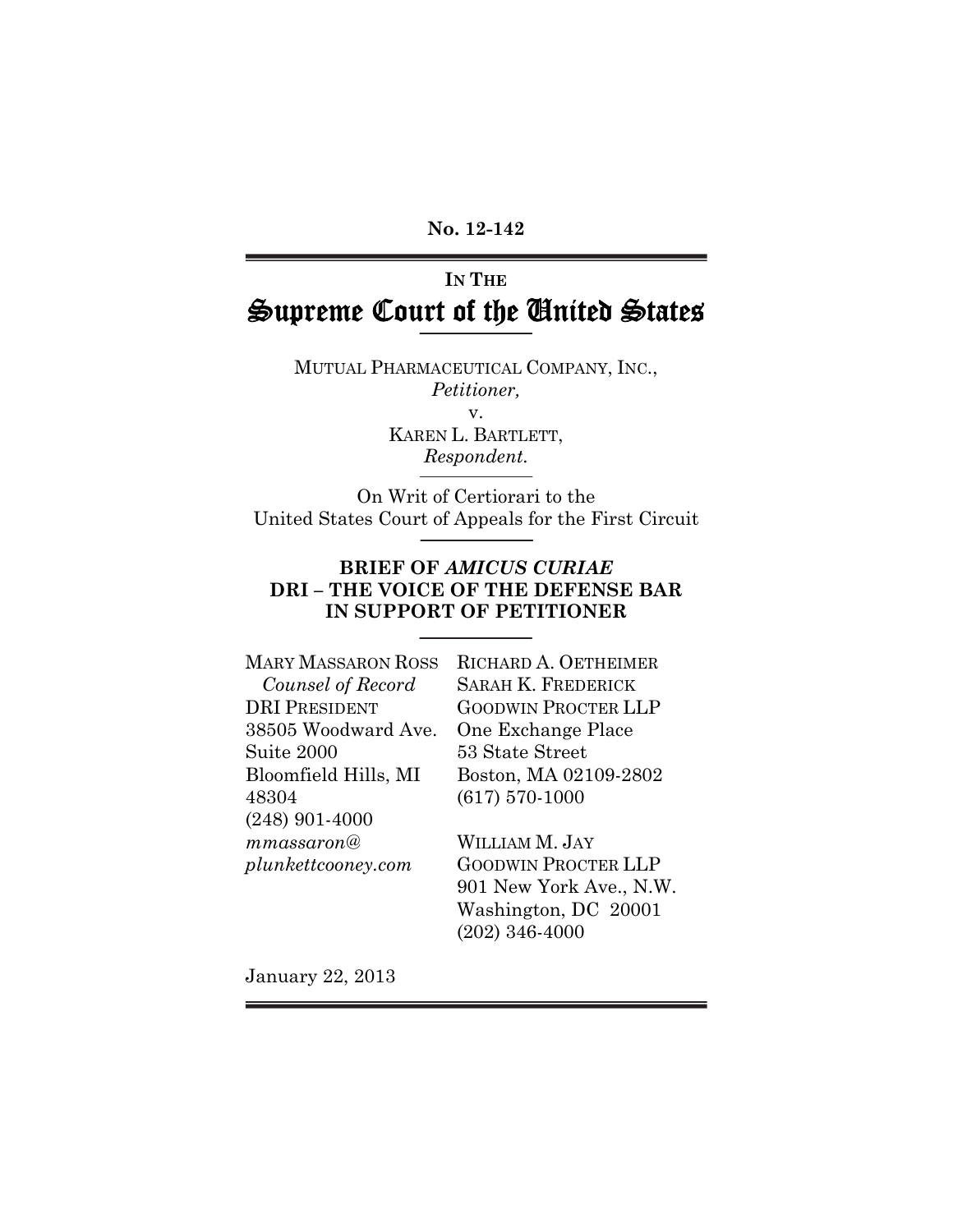# **Table of Contents**

# **Page**

|           |    | INTEREST OF THE AMICUS CURIAE1                                                                                                                                   |  |
|-----------|----|------------------------------------------------------------------------------------------------------------------------------------------------------------------|--|
|           |    |                                                                                                                                                                  |  |
|           |    |                                                                                                                                                                  |  |
| А.        |    | State-Law Design Defect Cases Against<br>Generic Drugs Invariably Turn on a<br>Drug's Warnings and Are Preempted By                                              |  |
| <b>B.</b> |    | A State-Law Tort Regime That Permits<br>Juries To Overrule FDA's Decision To<br>Allow a Drug To Be Available to Doctors<br>and Patients Is Not Permissible Under |  |
|           | 1. | FDA Exercises Its Sole Power To<br>Approve and Withdraw Drugs<br><b>Based on Rigorous Procedures</b><br>and Scientific Evidence 13                               |  |
|           | 2. | The FDCA's Approval and<br>Withdrawal Framework Does Not<br>Allow State Juries To Declare an<br>FDA-Approved Drug Unreasonably                                   |  |
| C.        |    | A Rule Permitting States To Put FDA's<br>Approval Process on Trial Compromises<br>Drug Defendants' Ability To Erect a                                            |  |
|           |    |                                                                                                                                                                  |  |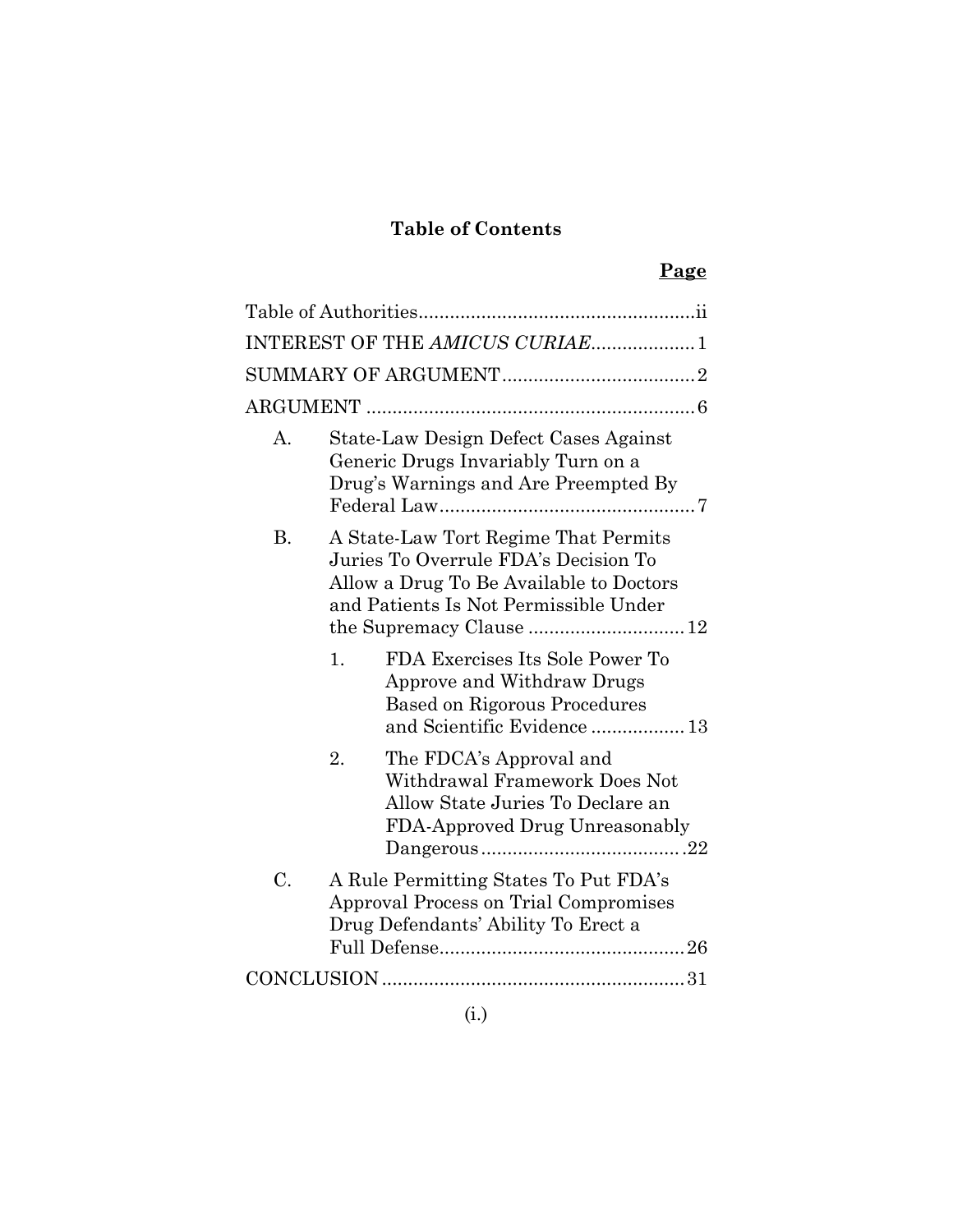# **Table of Authorities**

# **Page**

| CASES:                                                                                                       |
|--------------------------------------------------------------------------------------------------------------|
| Arizona v. United States,                                                                                    |
| Chi. & N.W. Transp. Co. v. Kalo Brick & Tile                                                                 |
| Geier v. Am. Honda Motor Co.,                                                                                |
| In re Darvocet, Darvon & Propoxyphene<br>Prods. Liab. Litig.,<br>MDL No. 2226, 2012 WL 718618 (E.D. Ky.      |
| In re Fosamax (Alendronate Sodium) Prods.<br>Liab. Litig. (No. II),<br>MDL No. 2243, 2011 WL 5903623 (D.N.J. |
| Mensing v. Wyeth, Inc.,                                                                                      |
| PLIVA, Inc. v. Mensing,                                                                                      |
| <i>Riegel v. Medtronic, Inc.,</i>                                                                            |
| U.S. ex. rel. Touhy v. Ragen,                                                                                |
| Warner-Lambert Co. v. Heckler,<br>787 F.2d 147 (D.C. Cir. 1986)  15                                          |
| Wyeth v. Levine,                                                                                             |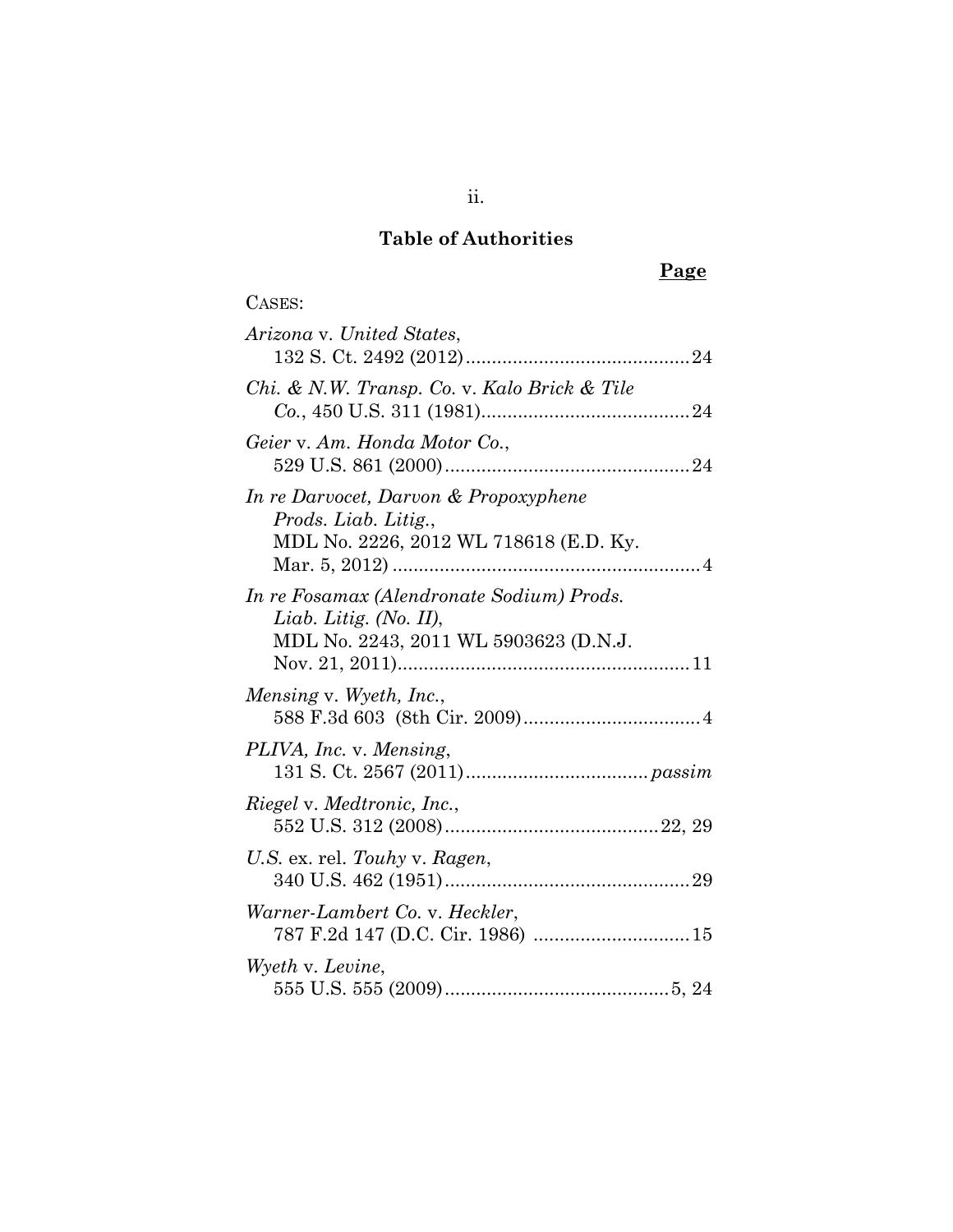$\overline{\text{iii}}$ .

## STATUTES:

| Drug Price Competition and Patent Term<br>Restoration Act of 1984, |
|--------------------------------------------------------------------|
| Pub. L. No. 98-417, 98 Stat. 1585 (1984)  12                       |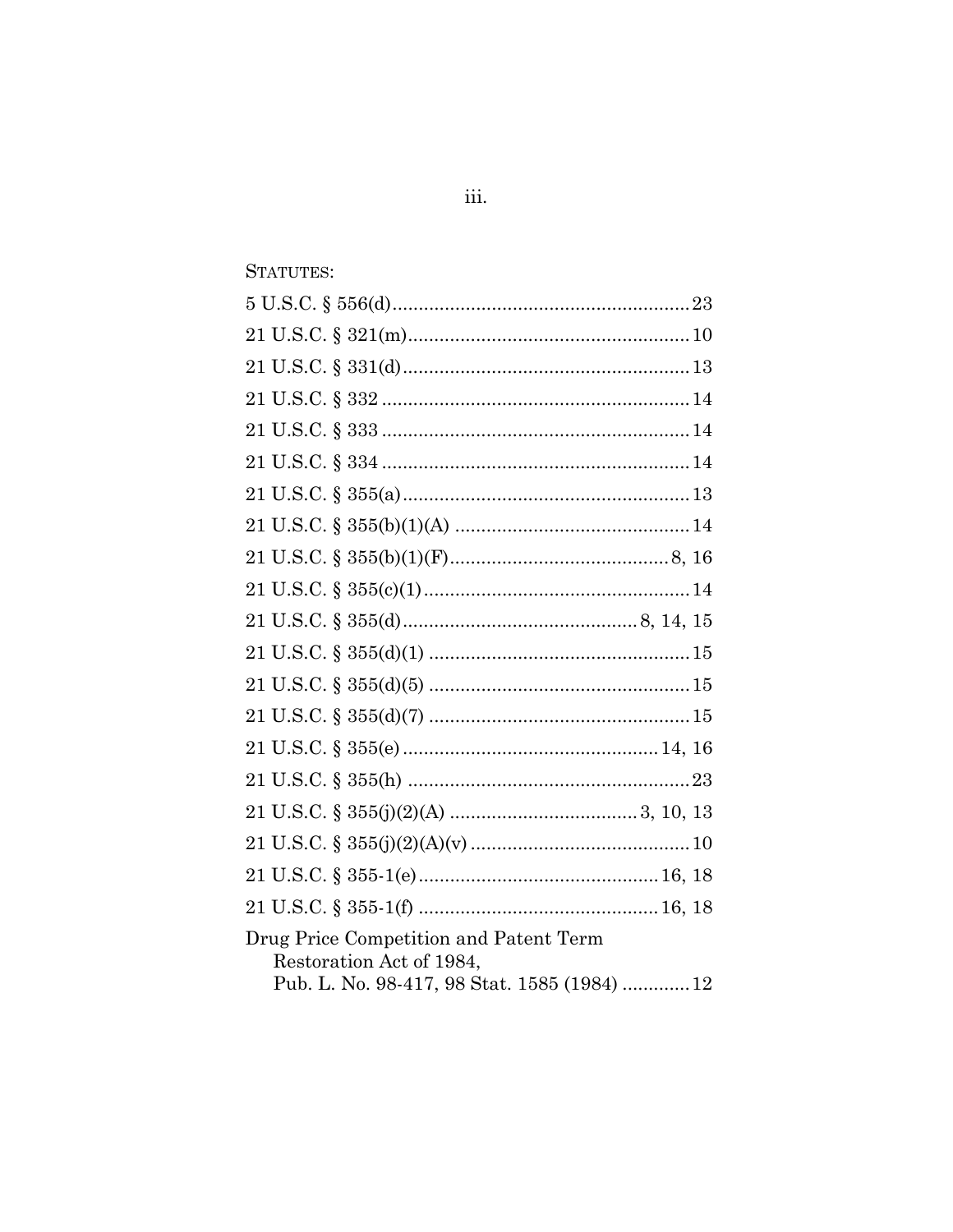REGULATIONS, ADJUDICATIONS, AND NOTICES:

| FDA, Decision of the Comm'r, Proposal To<br>Withdraw Approval for Breast Cancer<br>Indication for AVASTIN, Dkt. No. FDA-<br>2010-N-0621 (Nov. 18, 2011), available at<br>http://www.regulations.gov/#!documentDet |
|-------------------------------------------------------------------------------------------------------------------------------------------------------------------------------------------------------------------|
| FDA, Draft Guidance for Industry on the<br>FDA's "Drug Watch" for Emerging Drug<br>Safety Information, 70 Fed. Reg. 24606                                                                                         |
| FDA, Guidance on Drug Safety Information –<br>FDA's Communication to the Public, 72<br>Fed. Reg. 10224 (Mar. 7, 2007) 17                                                                                          |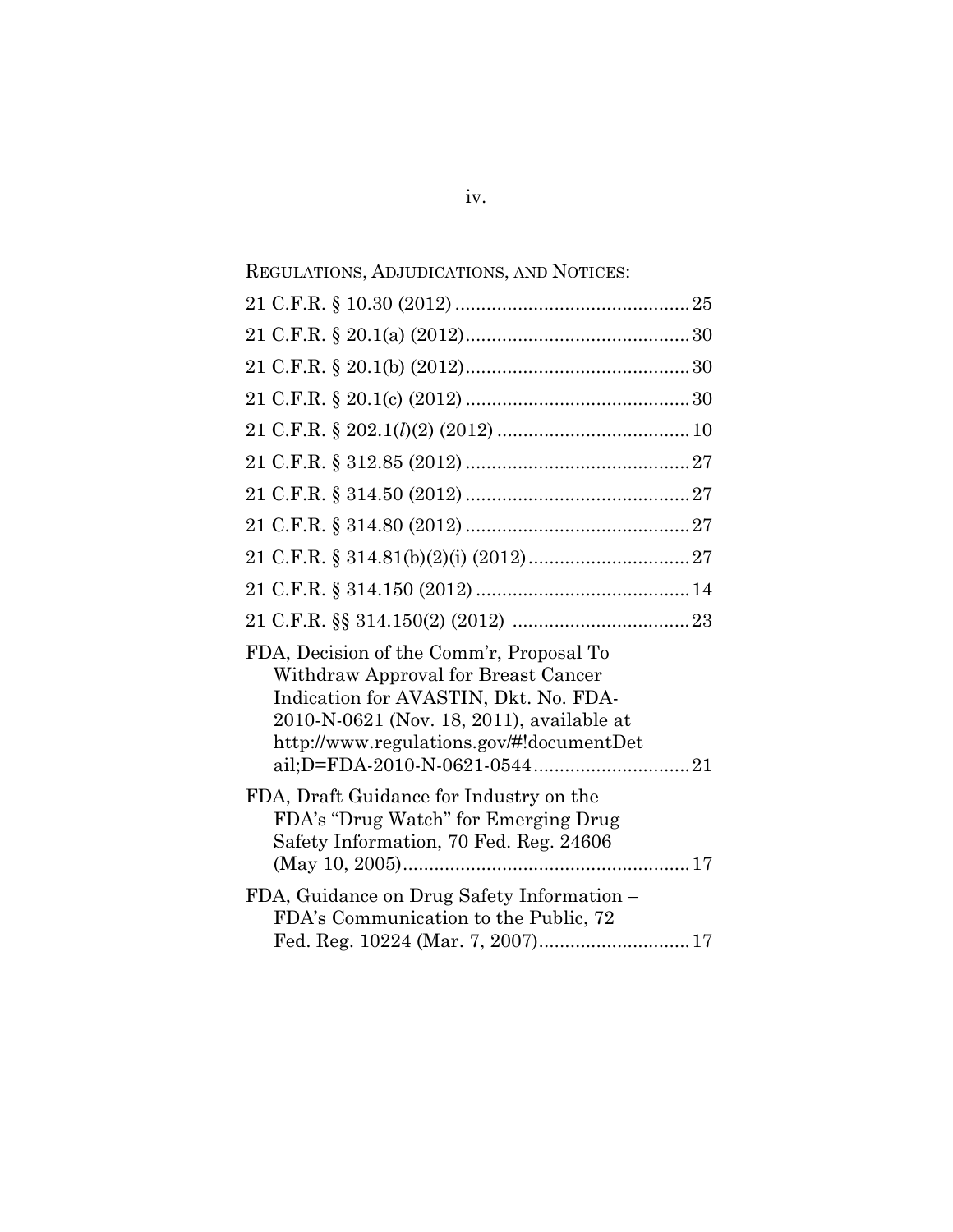# FDA, Proposal To Withdraw Approval for the Breast Cancer Indication for Bevacizumab, 76 Fed. Reg. 27332 (May 11, 2011) ...................... 19 FDA, Withdrawal of Approval of New Drug Application, 68 Fed. Reg. 1469, 1469 (Jan. 10, 2003) ............................................................... 25 Letter from Janet Woodcock, Director, Center for Drug Evaluation and Research, FDA, to Breast Cancer Community (Dec. 16, 2012), available at www.fda.gov/downloads/Drugs/ DrugSafety/PostmarketDrugSafetyInforma tionforPatientsandProviders/UCM237286.p df ............................................................................ 19 Letter from Janet Woodcock, Director, Center for Drug Evaluation and Research, FDA, to Sidney Wolfe, Director, Public Citizen's Health Research Group (Nov. 6, 2012), available at http://www.regulations.gov/#! documentDetail;D=FDA-2011-P-0455-0005 ........ 28 Letter from Janet Woodcock, Director, Center for Drug Evaluation and Research, FDA, to Sidney Wolfe, Director, Public Citizen's Health Research Group (Jan. 3, 2011), available at http://www.regulations.gov/#! documentDetail;D=FDA-2009-P-0595-0005 ....... 25

v.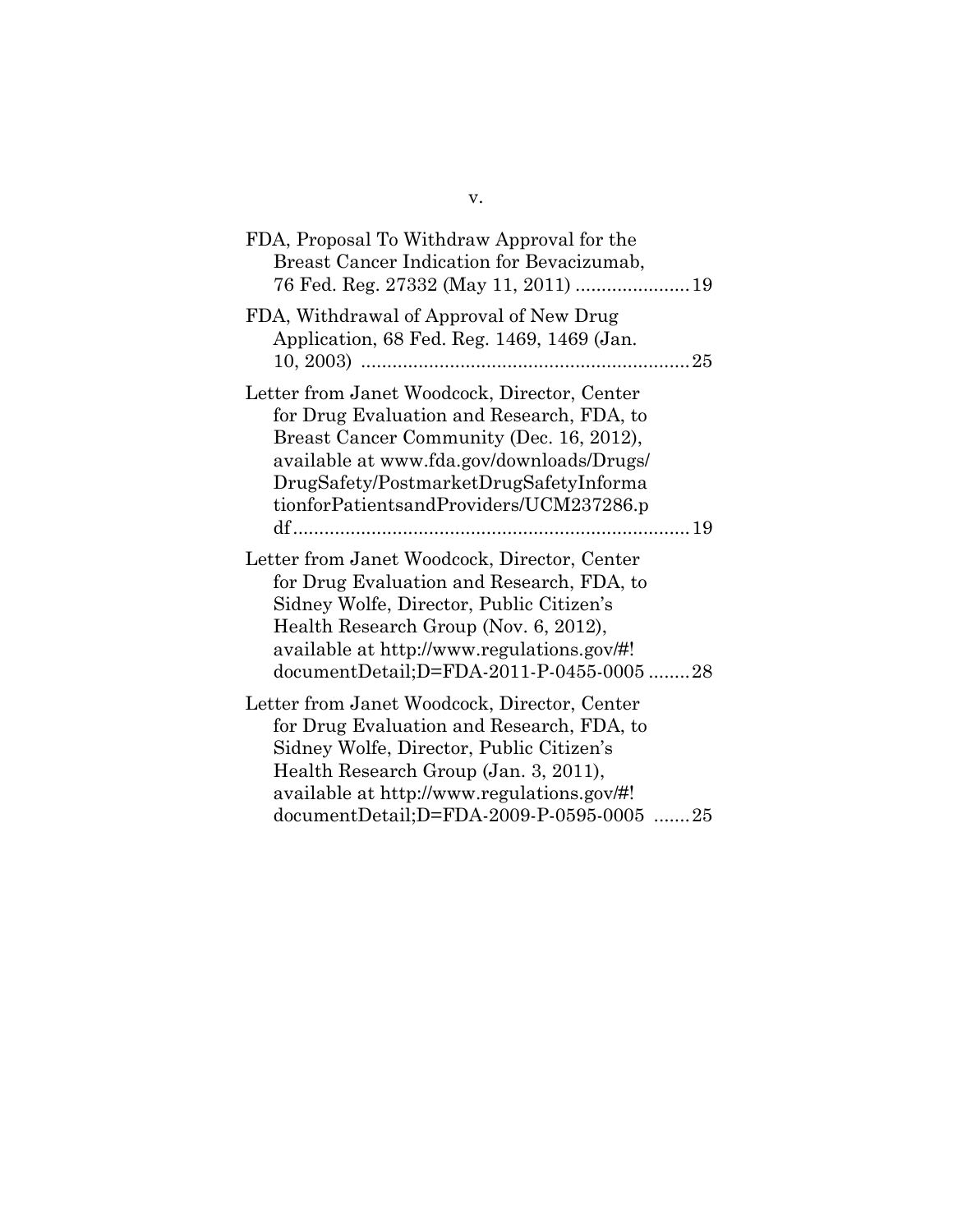| Memorandum from Janet Woodcock, Director, |  |
|-------------------------------------------|--|
| Center for Drug Evaluation and Research,  |  |
| FDA, on Decision on continued marketing   |  |
| of rosiglitazone (Avandia, Avandamet,     |  |
| Avandaryl) (Sept. 22, 2010), available at |  |
| http://www.fda.gov/downloads/Drugs/Drug   |  |
| Safety/PostmarketDrugSafetyInformationf   |  |
| orPatientsandProviders/UCM226959.pdf 18   |  |

# OTHER AUTHORITIES:

| Bernard D. Goldstein & Mary Sue Henefin,                              |  |
|-----------------------------------------------------------------------|--|
| "Reference Guide on Toxicology,"                                      |  |
| REFERENCE MANUAL ON SCIENTIFIC                                        |  |
| EVIDENCE (Fed. Judicial Center 3d ed.                                 |  |
|                                                                       |  |
| J.A., <i>PLIVA</i> , <i>Inc.</i> v. <i>Mensing</i> , No. 09-993, 2011 |  |
|                                                                       |  |
| RESTATEMENT (SECOND) OF TORTS § 402A, cmt.                            |  |
|                                                                       |  |
| Tr. for the Oncologic Drugs Advisory                                  |  |
| Committee (July 20, 2010), available at                               |  |
| http://www.fda.gov/downloads/AdvisoryCo                               |  |
| mmittees/CommitteesMeetingMaterials/Dr                                |  |
| ugs/OncologicDrugsAdvisoryCommittee/UC                                |  |
|                                                                       |  |

vi.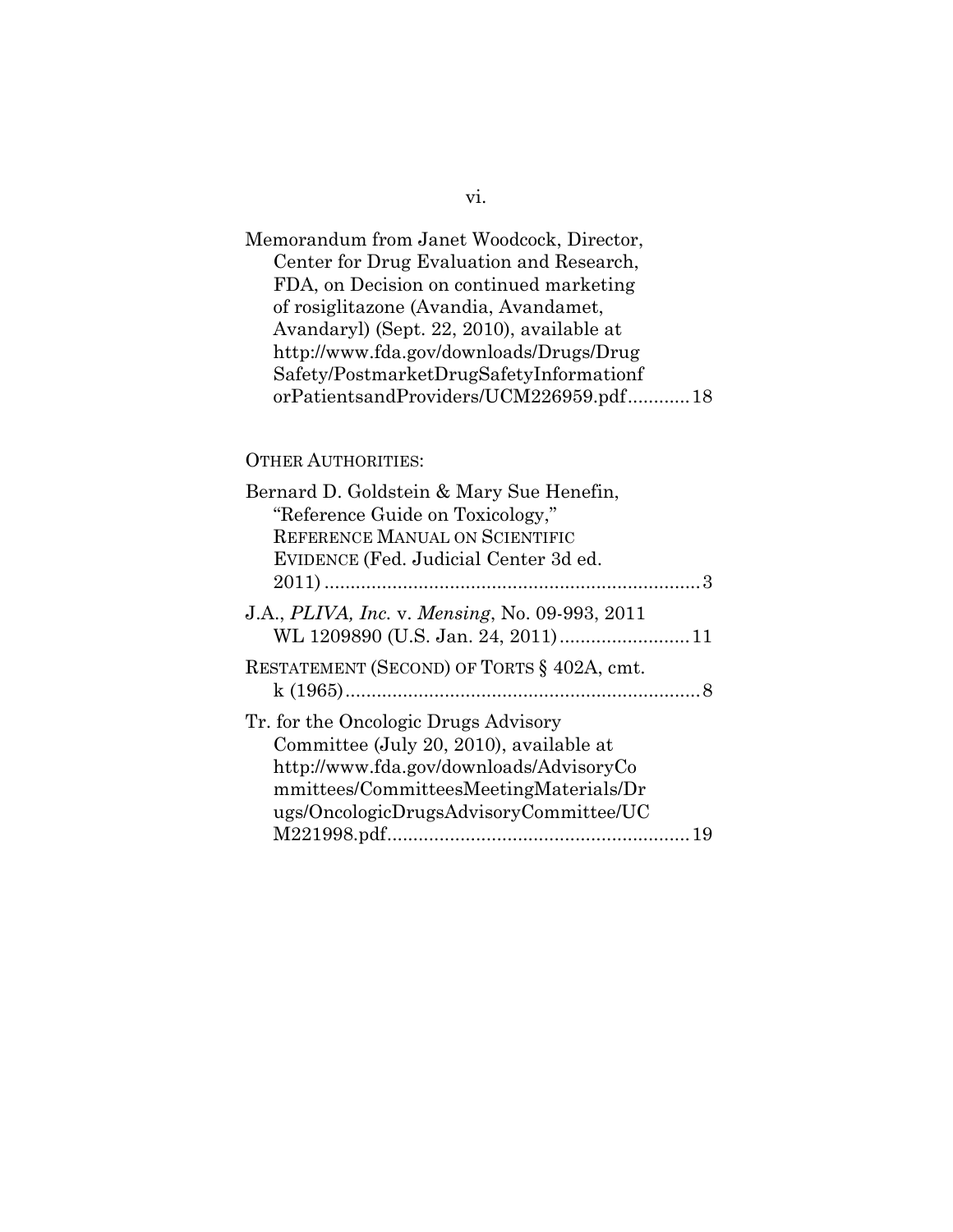| Tr. of FDA Public Hearing on Proposal To     |  |
|----------------------------------------------|--|
| Withdraw Approval for the Breast Cancer      |  |
| Indication for Bevacizumab (Avastin) (June   |  |
| 28, 2011), available at                      |  |
| http://www.fda.gov/downloads/NewsEvents/     |  |
| MeetingsConferencesWorkshops/UCM2616         |  |
|                                              |  |
| Tr. of FDA Public Hearing on Proposal To     |  |
| Withdraw Approval for the Breast Cancer      |  |
| Indication for Bevacizumab (Avastin) (June   |  |
| $29, 2011$ , available at                    |  |
| http://www.fda.gov/downloads/NewsEvents/     |  |
| MeetingsConferencesWorkshops/UCM2616         |  |
|                                              |  |
| Tr. of Oral Arg., Warner-Lambert Co. v. Kent |  |
|                                              |  |

# vii.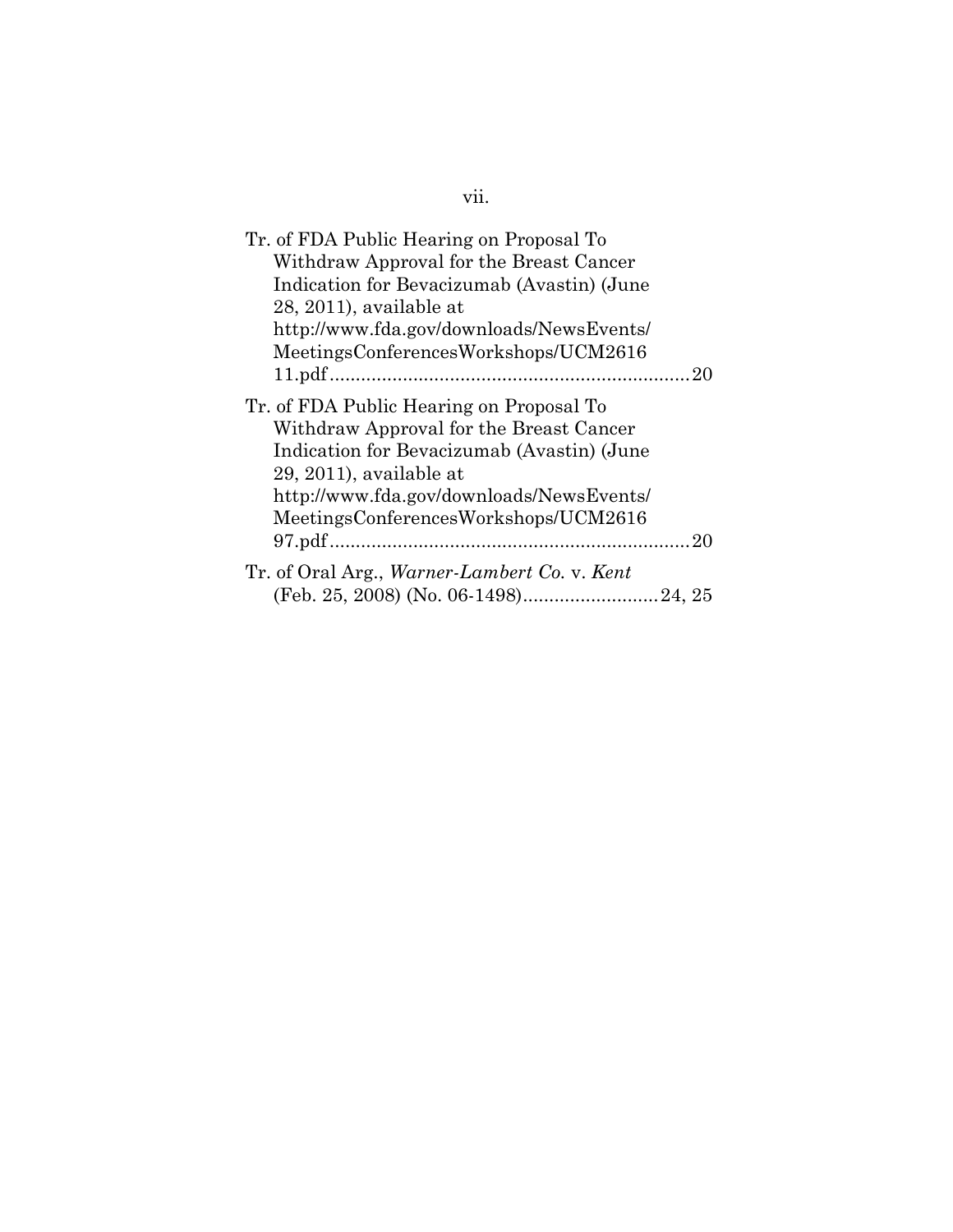#### **INTEREST OF THE** *AMICUS CURIAE***\***

*Amicus curiae* DRI–The Voice of the Defense Bar ("DRI") is an international membership organization of more than 23,000 attorneys engaged in the defense of clients in civil litigation. DRI is committed to enhancing the skills, effectiveness, and professionalism of defense attorneys in furtherance of their clients' interests. Because of this commitment, DRI seeks to address issues germane to defense attorneys and the civil justice system. DRI has long been a voice in the ongoing effort to make the civil justice system more fair, efficient, and consistent. To promote its objectives, DRI participates as *amicus curiae* in cases that raise issues of vital concern to its members, their clients, and the judicial system.

DRI members represent pharmaceutical manufacturers, distributors, wholesalers, and retailers in product-liability suits in state and federal courts around the country. Members have considerable familiarity with the interplay between state products liability law and the federal regulations that govern prescription drug marketing. Not only are members well versed in how prescription-drug cases are pleaded, briefed, and argued, they also witness first-hand how the parties' legal arguments are distilled into jury arguments

 $\overline{a}$ 

<sup>\*</sup> The parties' blanket consents to the filing of *amicus curiae*  briefs are on file with the Clerk. No counsel for a party authored any part of this brief, and no such counsel or party made a monetary contribution intended to fund the preparation or submission of this brief. No person other than *amicus curiae*, its members, or its counsel made a monetary contribution to the brief's preparation or submission.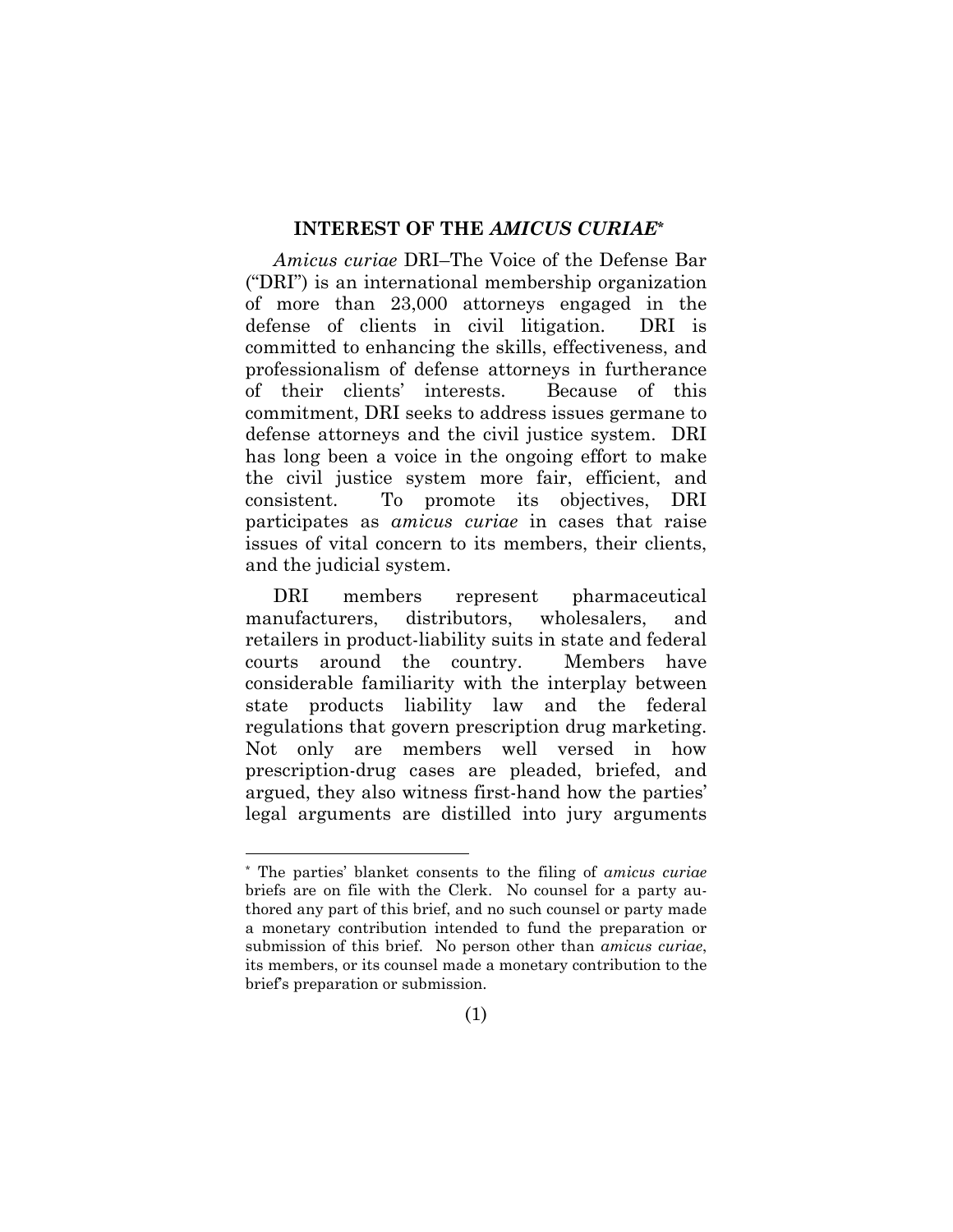and presentations at trial. This experience has shown that prescription-drug product-liability trials are inevitably about a drug's warnings—what is in them, what is not in them, and how they have evolved over time.

DRI members are also very familiar with the challenges that arise when juries must evaluate complex decisions regarding the safety and efficacy of prescription drugs. For example, some evidence, such as anecdotal "adverse event" reports, tends to carry disproportionate weight with juries, compared with clinical-study evidence that may be more scientifically rigorous but less readily comprehensible to the layperson. This first-hand experience gives DRI a fuller understanding of the problems that would arise from allowing lay juries to second-guess the Food and Drug Administration ("FDA") on the core public-health decision of whether a particular drug should be available on the market.

#### **SUMMARY OF ARGUMENT**

A. There is no principled basis for distinguishing this case from *PLIVA, Inc.* v. *Mensing*, 131 S. Ct. 2567 (2011).

Like the plaintiff in *Mensing*, respondent asserted and argued below that a generic drug was defective—not in some abstract sense, but because the warnings it bore were inadequate to convey the risks that the drug's formulation entails. And like the defendants in *Mensing*, petitioner was prohibited by federal law from giving a different warning. Yet respondent now asserts that this case requires a different result because it was pleaded as a "design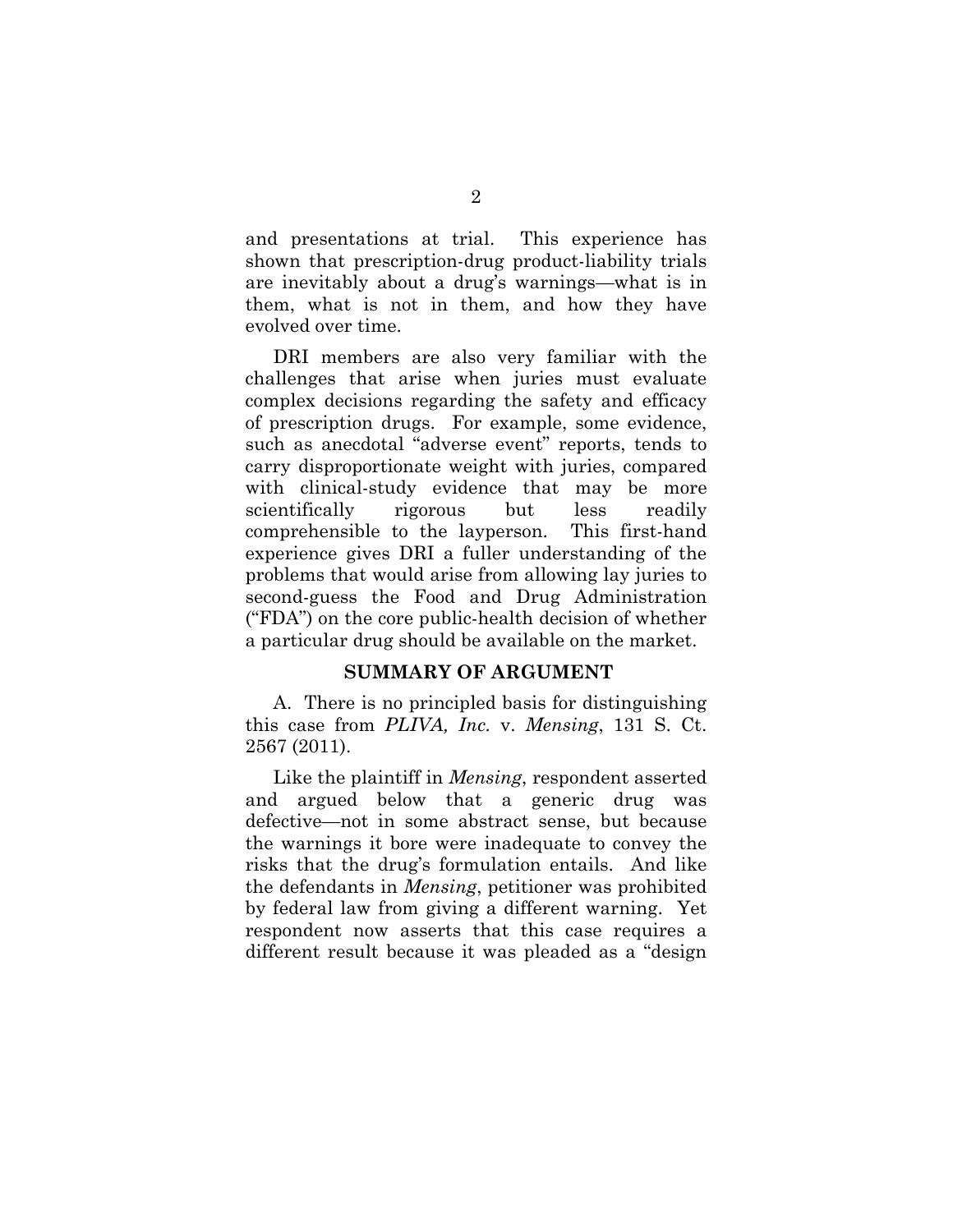defect" case (even though the plaintiff in *Mensing also* pleaded design defect).

It is worth noting what is not at issue in this case. It is undisputed that federal law prohibited petitioner from changing the design of its drug. A generic drug must be the "same as" a brand-name drug and its design cannot differ in any clinically relevant way. See 21 U.S.C.  $\S 355(j)(2)(A)$ . Any tort theory that would require a generic manufacturer to adopt an alternative design is plainly preempted because state law cannot mandate what federal law prohibits.

Indeed, alternative design in a drug product liability case is a legal fiction. As the court below readily recognized, there is no way to "alter a onemolecule drug." Pet. App. 10a. Further, if one were to alter a drug's molecular make-up, those alterations would result in a *different drug*, with *different clinical effects*, both in efficacy and in safety. See Bernard D. Goldstein & Mary Sue Henifin, "Reference Guide on Toxicology," at 664 n.82, REFERENCE MANUAL ON SCIENTIFIC EVIDENCE (Fed. Judicial Center 3d ed. 2011) ("[M]olecules with minor structural differences can produce very different biological effects.") (internal quotation marks omitted).

Thus, what this case truly comes down to is the drug's warnings. Indeed, product-liability cases against drug products invariably come down to the warnings. As the law, medical science, and common sense recognize, no drug is one-hundred percent safe. To the extent respondent now argues that this case is about something other than warnings, that argument is belied by the record, which shows that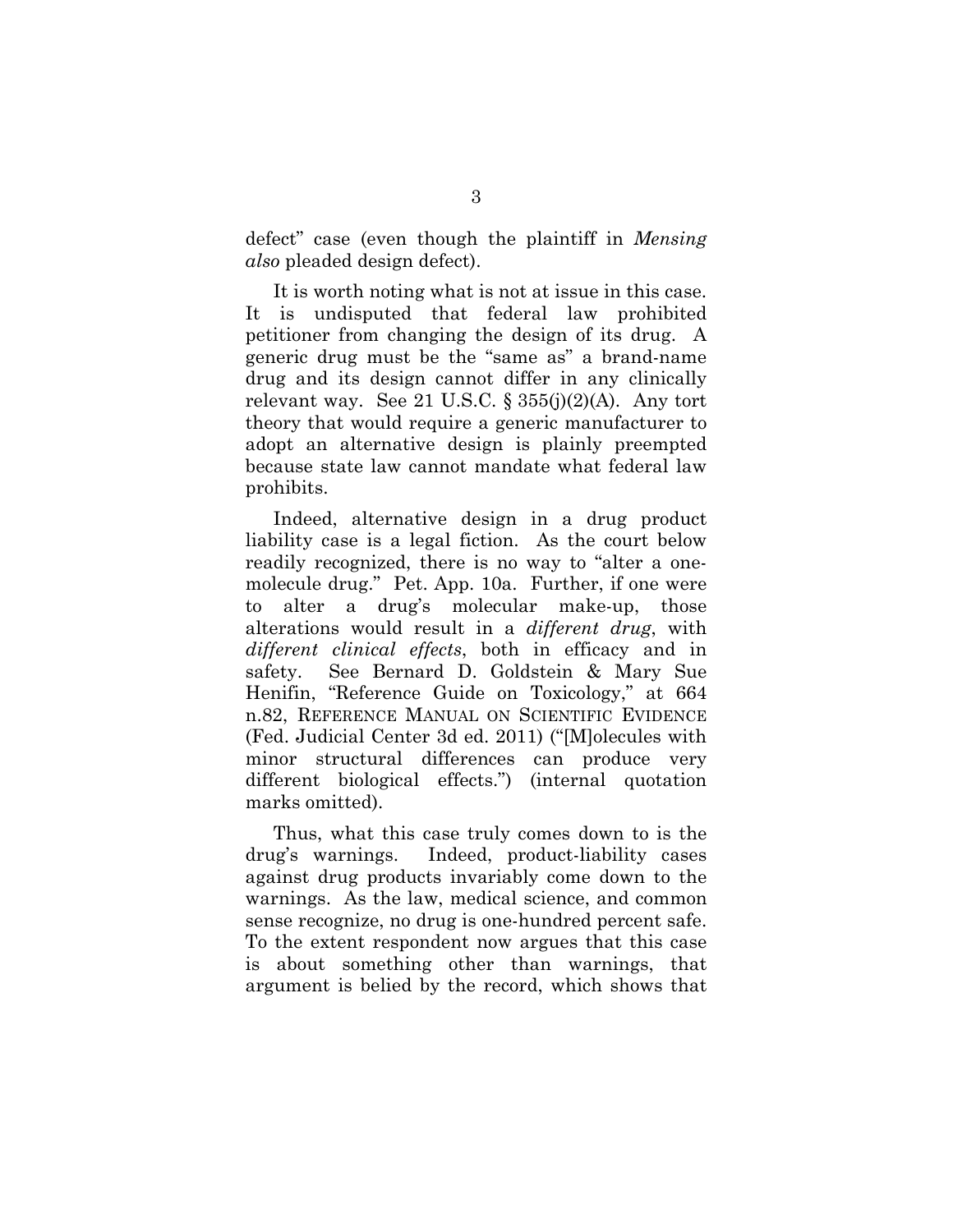the adequacy of sulindac's warnings was a central issue at trial, and the jury was instructed to consider their adequacy during deliberations. J.A. 514.

Respondent attempts to decouple this appeal from the record and argue that this case is not about sulindac's warnings, but instead is about whether sulindac belongs on the market at all. See, *e.g.*, Br. in Opp. 22-23. In other words, respondent contends that even if federal law prohibits state law from forcing petitioner to adopt a different label or a different design, it can force it to adopt *no* design whatsoever. The Eighth Circuit made the same error in *Mensing* v. *Wyeth, Inc.*, 588 F.3d 603 (8th Cir. 2009), which this Court reversed in *Mensing*. The Eighth Circuit had reasoned that generic drug defendants "could have simply stopped selling the product" to avoid being held liable for allegedly inadequate warnings federal law prevented them from changing. *Id.* at 611. This Court nonetheless held the tort claim preempted. As the court of appeals recognized (yet disregarded) in this case, accepting a "stop selling" theory would deprive *Mensing*'s holding of any effect, because "a generic maker can avoid defective warning lawsuits as well as design defect lawsuits by not making the drug at all." Pet. App. 11a; see also *In re Darvocet, Darvon & Propoxyphene Prods. Liab. Litig.*, MDL No. 2226, 2012 WL 718618, at \*3 (E.D. Ky. Mar. 5, 2012) ("And as the Generic Defendants observe, the idea that they should have simply stopped selling propoxyphene is an oversimplified solution that could apply anytime the issue of impossibility preemption arises: avoid a conflict between state and federal law by withdrawing from the regulated conduct altogether.").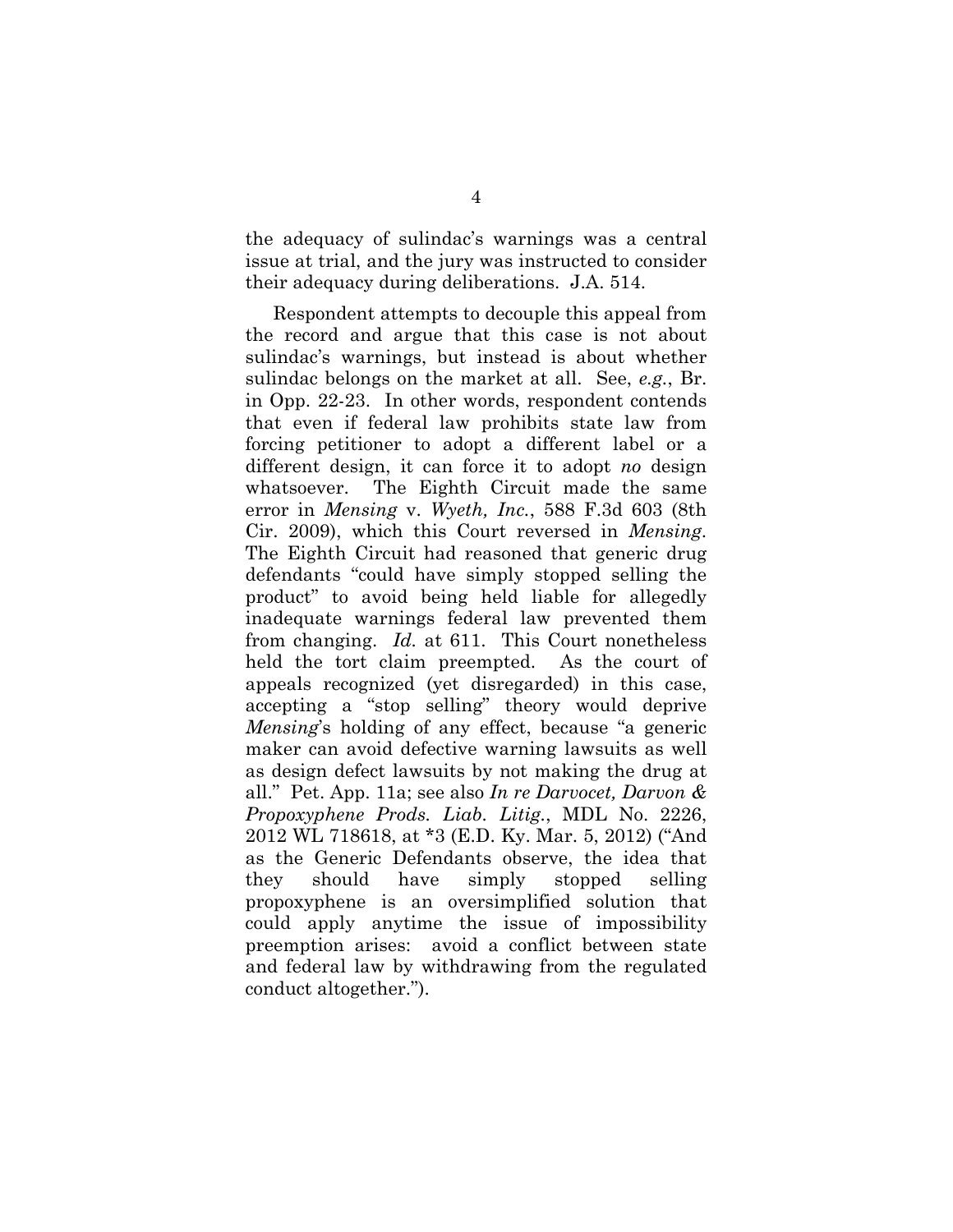B. Even if respondent were advancing a theory truly independent of sulindac's warning and thus not squarely preempted under *Mensing*, she would fare no better. Respondent would allow a state jury to conduct its own balancing of risks and benefits, indistinguishable from the one FDA makes in approving a drug or declining to withdraw it from the market, and to expressly contradict FDA's judgment as to the outcome. That usurpation of FDA's role is preempted in its own right.

Congress gave FDA sole authority both to approve drugs for market *and to withdraw that approval*, and it erected substantive and procedural protections to guide that FDA decision-making process. The statutory framework does not allow state-court juries to second-guess FDA's judgment on the most fundamental question entrusted to that agency: which drugs shall be available to doctors and patients. Such "directly conflicting commands," *Wyeth* v. *Levine*, 555 U.S. 555, 590 (2009) (Thomas, J., concurring in the judgment), are preempted by federal law.

Even as respondent portrays it, therefore, the jury verdict in this case impossibly conflicts with federal law, replaces the expert judgment of an agency with the verdict of a lay jury, and endangers the health and safety of the American public.

C. Moreover, permitting this type of state-law tort claim to proceed despite FDA's sole authority over drug approval would put defendants at a serious disadvantage at trial. A claim focused on the mere act of selling an FDA-approved drug puts FDA's decision-making process on trial. Yet by virtue of federal law, generic drug manufacturers,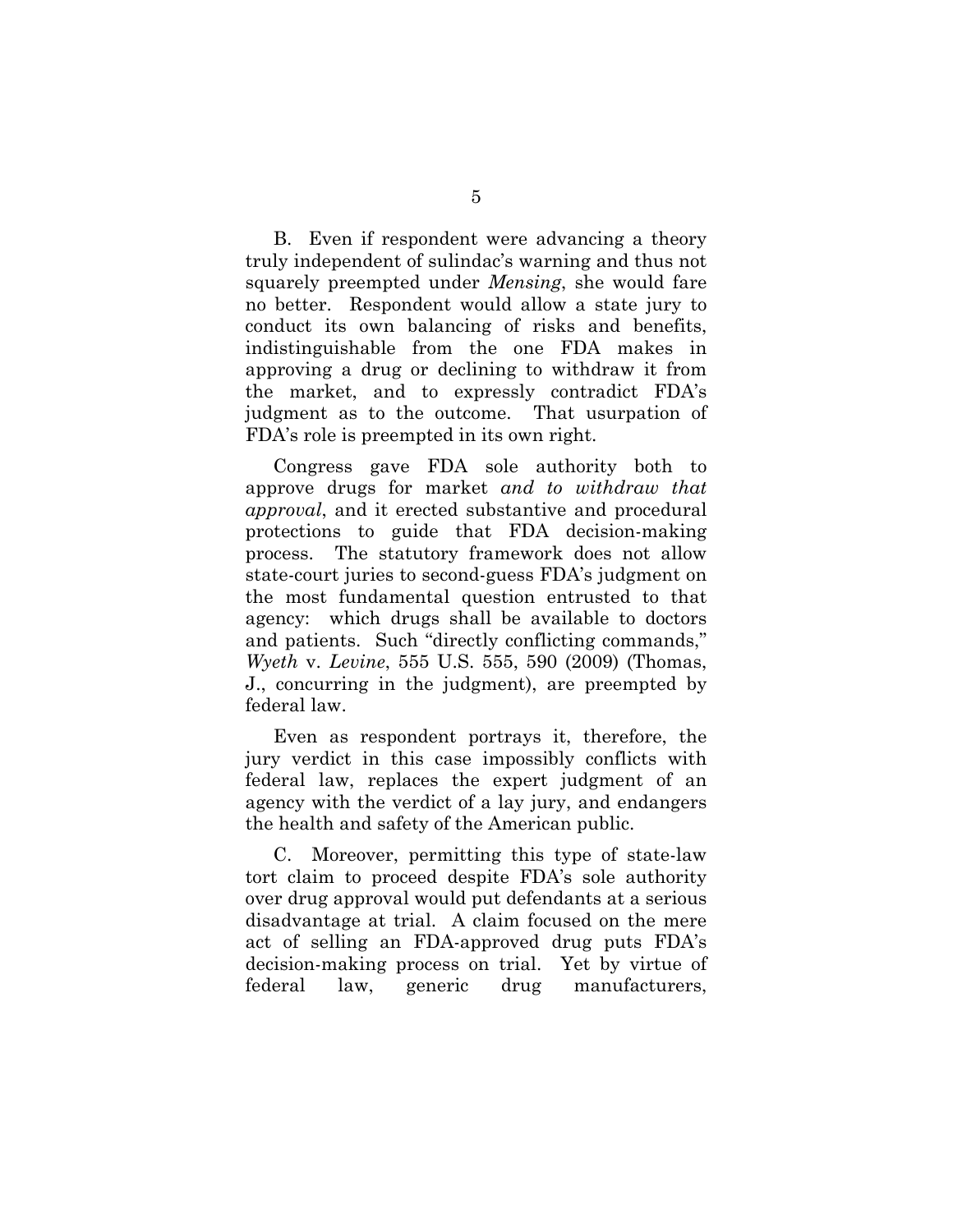distributors, and retailers do not have access to all the studies performed and all the safety information reported on any one drug. Even brand-name drug manufacturers do not have access to the full scientific record relevant to a decision to maintain or withdraw a drug's approval; they are not privy to safety data on the universe of drugs plaintiffs inevitably argue would have been safer than the drug at issue. Yet federal law erects considerable barriers to private litigants that seek this information (and critical testimony) from the sole body with all the relevant data—FDA. Federal regulations requiring agency officials to refuse to comply with otherwise lawful third-party subpoenas thwart defendants' access to information critical to their defense.

#### **ARGUMENT**

The opinion below held petitioner liable for the design and labeling of its generic drug despite the court's recognition that under federal law petitioner could change neither. The court's decision thus is directly contrary to this Court's decision in *Mensing*. Indeed, even the First Circuit recognized that holding petitioner liable for the design of generic sulindac was inconsistent with the rationale of *Mensing* since it could no more "legally make sulindac in another composition" than change its labeling. Pet. App. 10a. The court of appeals' effort to distinguish *Mensing* as covering failure-to-warn but not design-defect claims is unpersuasive because products-liability cases involving pharmaceuticals inevitably turn on the adequacy of the warnings, as in fact occurred at trial. Respondent's effort to recast the jury's decision as simply a determination that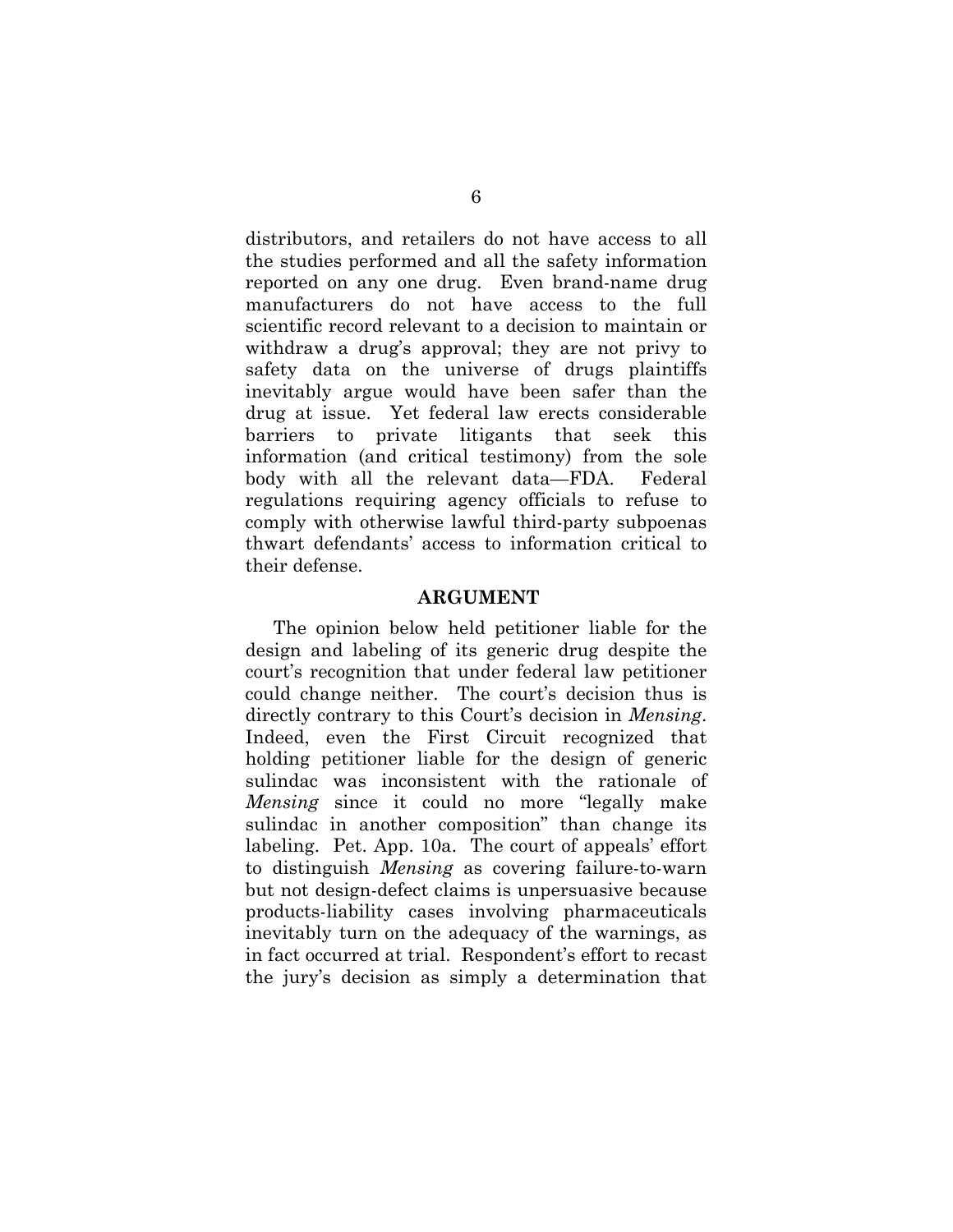sulindac is defective because its risks outweigh its benefits, divorced from the warnings, is, as the opinion below correctly recognized, nothing but second-guessing FDA. The decision to approve, and also the decision to withdraw, a drug is committed to the expertise of FDA, under a prescribed standard and with procedural safeguards, and allowing a state-court jury to usurp FDA's role impossibly conflicts with federal law. Permitting juries to determine that a drug approved by FDA as safe and effective under prescribed conditions of use should not be available to physicians and their patients would undermine FDA's role and authority and endanger public health.

### A. **State-Law Design-Defect Cases Against Generic Drugs Invariably Turn on a Drug's Warnings and Are Preempted by Federal Law**

Drugs come with warnings because no drug can be designed to be completely safe. Some drugs entail serious risks, including permanent, debilitating injuries, or even death. The chance of a particular class of persons experiencing an adverse effect from a drug can sometimes be predicted with some certainty, and therefore mitigated by warnings. Sometimes it is impossible to know who is at risk, only that the risk exists. In both situations, the information conveyed to doctors in warnings enables them to make informed judgments in the clinical setting as to whether the risks to a particular patient are or are not outweighed by the expected therapeutic benefits.

No drug molecule can be examined in a vacuum: under federal law, a drug is not a drug without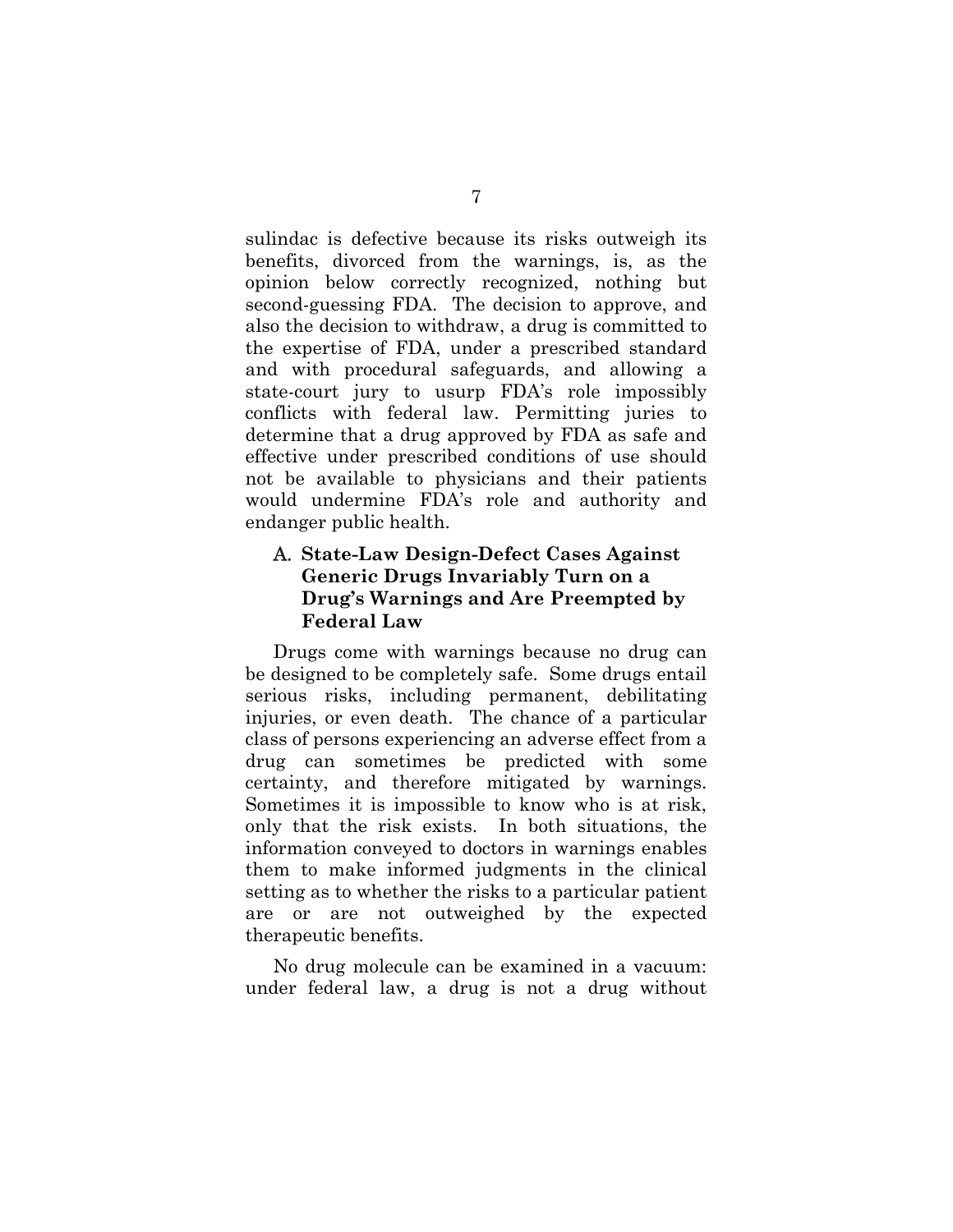accompanying labeling, and the drug's formulation cannot be divorced from its labeling for tort-law purposes. Under the federal Food, Drug, and Cosmetic Act ("FDCA"), which governs drug approval, safety monitoring, and marketing withdrawal in the United States, applicants must submit proposed product labeling even to be considered for drug approval. See 21 U.S.C. § 355(b)(1)(F). And no drug may be approved for sale in the United States without an accompanying set of warnings. See 21 U.S.C. § 355(d). The labeling provides essential context—telling doctors what medical conditions a drug can treat, the effective dose, the types of patients who may benefit, the known risks, and how a doctor can minimize and monitor for those risks.

The same is true under state product-liability law: a drug is analyzed under a design-defect theory not based solely on the molecule, but also based on whether the labeling properly disclosed the known risks. That is because drugs are recognized as "unavoidably unsafe" products. Restatement (Second) of Torts § 402A, cmt. k (1965). The Restatement provides that

> There are some products which, in the present state of human knowledge, are quite incapable of being made safe for their intended and ordinary use. These are especially common in the field of drugs.  $\ldots$  Such a product, properly prepared, and accompanied by proper directions and warning, is not defective, nor is it unreasonably dangerous.

8

*Id.*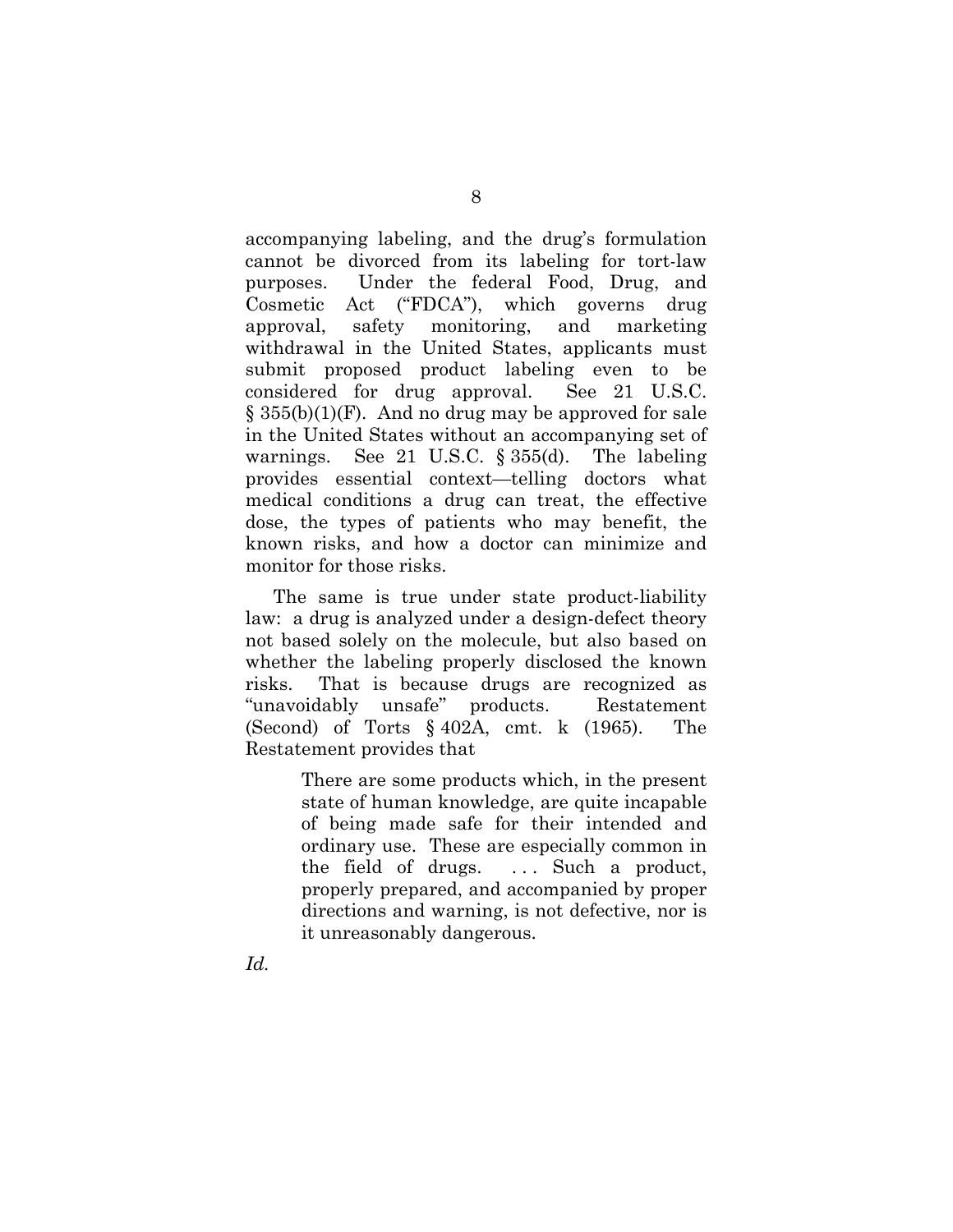In DRI members' experience, under both federal and state law, drug safety is intertwined with a drug's labeling. DRI members are keenly aware from their trials across the country that whether based explicitly on a "failure-to-warn" theory or called simply "design defect," product-liability trials that involve pharmaceuticals inevitably sweep in the drug's warnings.

It should be no surprise, then, that the trial below—despite ostensibly being focused on a single theory of "defective design"—was not confined to a discussion of the molecular makeup of sulindac, but instead turned on whether sulindac's warnings adequately conveyed the risk of Stevens Johnson Syndrome ("SJS"). Respondent's experts disputed the adequacy of sulindac's FDA-approved warnings, see App. to Cert. Reply 6a-7a, 9a, 12a; J.A. 480, and the jury was charged with determining whether those warnings were adequate:

> If you determine that Sulindac was unreasonably dangerous and that a warning was not present and effective to avoid that unreasonable danger, then you must find [respondent] has proven this element of her claim, a defect in design. However, if you determine that Sulindac was unreasonably dangerous, but that a warning was present and effective to avoid that unreasonable danger, then you must find for [petitioner].

J.A. 514. As the jury instructions so pointedly show, the trial court held petitioner liable for selling a drug that a jury found to be unreasonably dangerous *as labeled*. That finding punishes petitioner for doing exactly what federal law required: giving its generic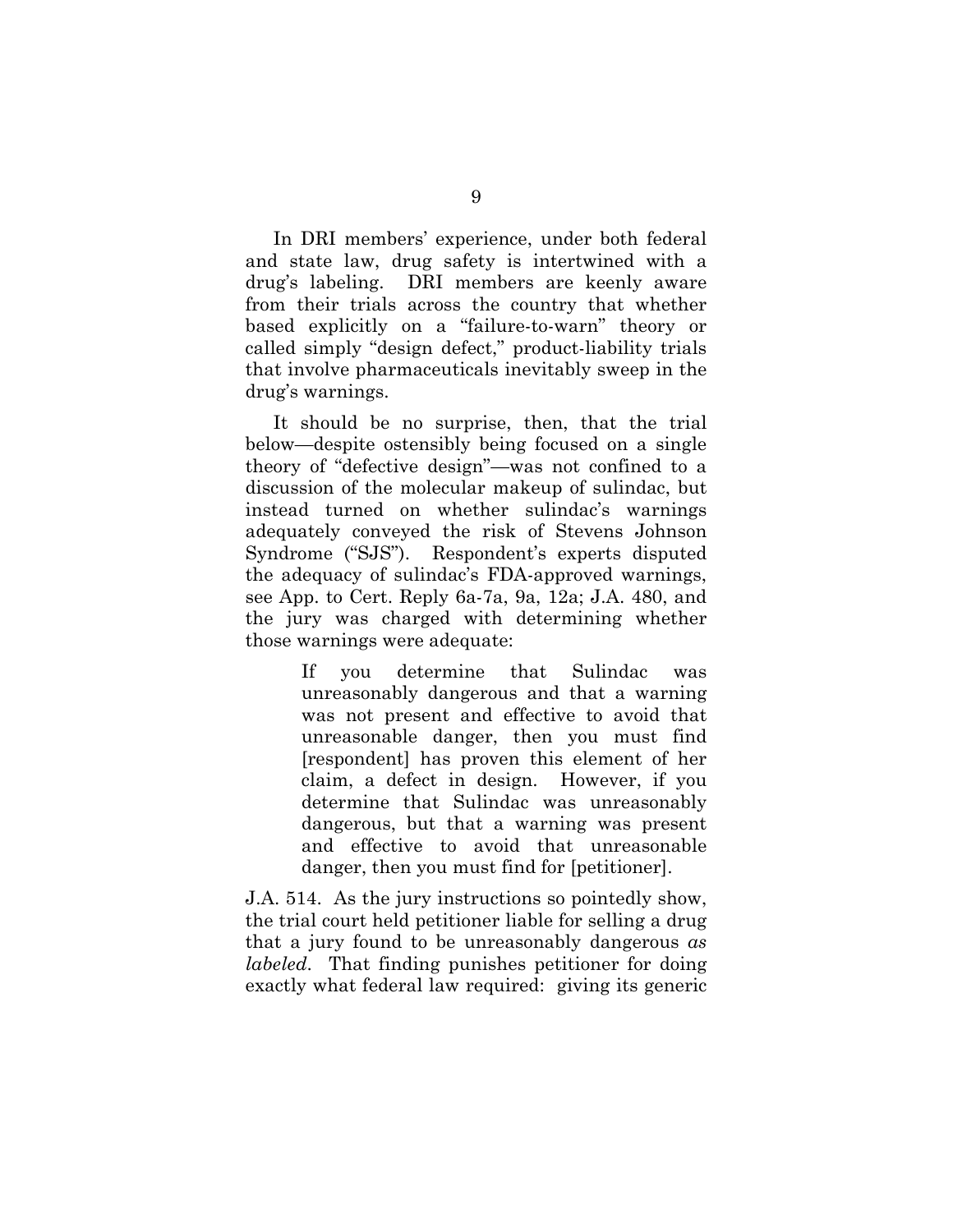drug the same labeling as the brand-name drug Clinoril®. See 21 U.S.C. §  $355(j)(2)(A)(v)$ .

As this Court recognized just two Terms ago, a generic drug defendant cannot be held liable under state law for giving an allegedly inadequate warning because federal law does not permit the company to take any unilateral step to minimize the drug's risks. *Mensing*, 131 S. Ct. at 2579. Thus, it cannot strengthen the warnings, clarify the population of patients who may benefit from the drug, or mandate, or even recommend, closer medical monitoring or registration. All these actions would require changes to the package insert or related warnings information (defined broadly as "labeling"), see 21 U.S.C. § 321(m); 21 C.F.R. § 202.1(*l*)(2) (2012), none of which can be accomplished independently by a generic drug company. In other words, all the potential avenues the FDCA affords to drug manufacturers to minimize the risks of a drug while maintaining its place on the market were unavailable to petitioner.

The same conflict arises whether a plaintiff argues that a generic drug defendant should have (1) changed its warnings, (2) changed the design of its drug, or (3) simply stopped selling the product. *Mensing* confirms that the first two options are directly preempted by federal law. Federal law requires generic drugs to be the "same as" their brand-name counterparts, in both design and labeling. 21 U.S.C. § 355(j)(2)(A); see *Mensing*, 131 S. Ct. at 2575.

The third option—to "stop selling"—is no less invalid; it is no option at all. Such a theory asks a jury to find that, *at least absent some change in the*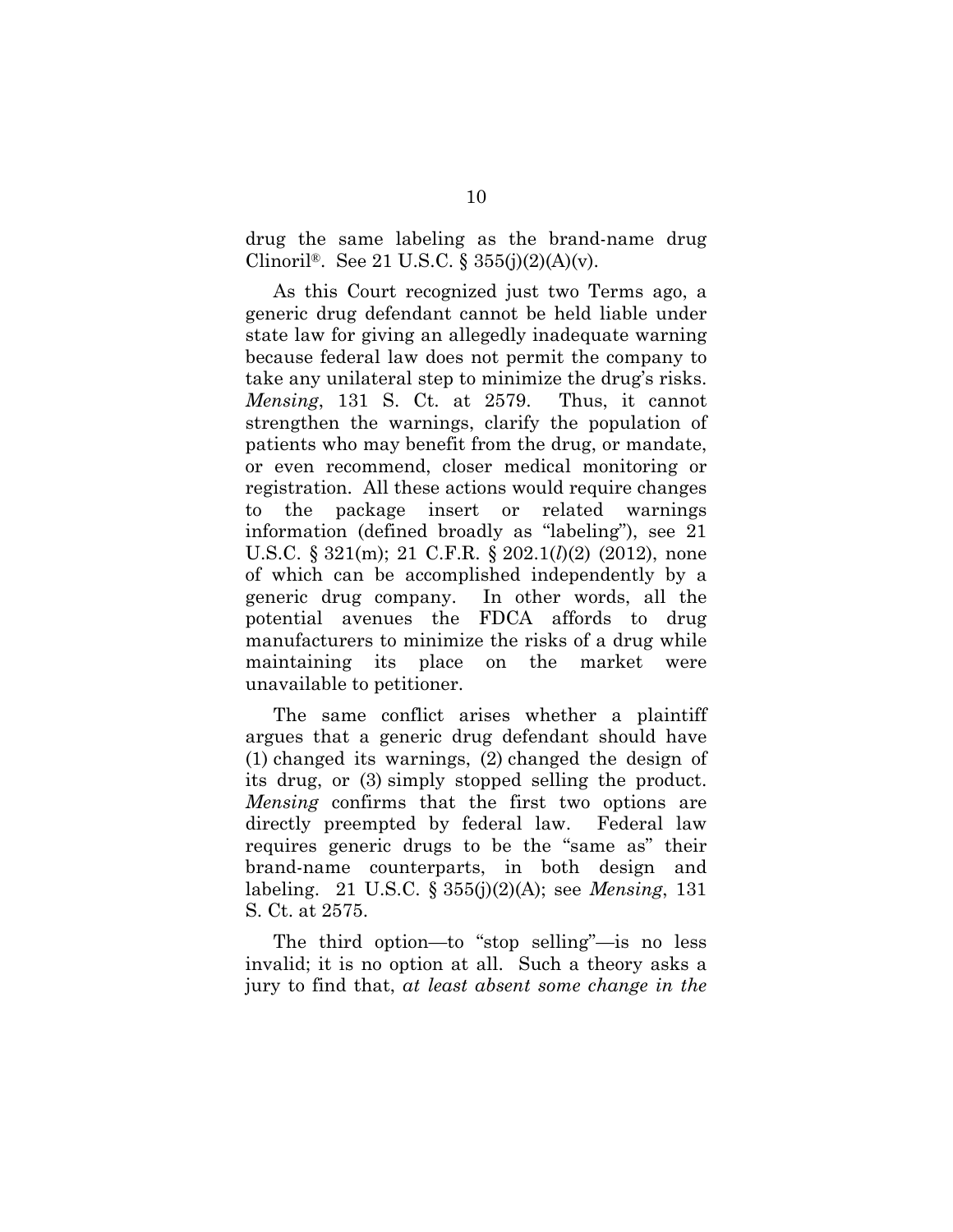*FDA-approved labeling or design*, the drug as currently designed and labeled may not be sold or used in that state without incurring liability. That still amounts to state-law punishment for the very features that, under federal law, the generic manufacturer is powerless to change: the labeling and the design. See *In re Fosamax (Alendronate Sodium) Prods. Liab. Litig. (No. II)*, MDL No. 2243, 2011 WL 5903623, at \*6 n.5 (D.N.J. Nov. 21, 2011) ("Plaintiffs insist that Generic Defendants could have simply removed [the drug] from the market.... [I]t is essentially a re-argument of *Mensing*. The Supreme Court unequivocally held that failure-towarn claims against generic drug manufacturers are preempted by federal law.").

Contrary to the opinion below, *Mensing* was not just a case about claims pleaded as failure-to-warn. Mensing herself alleged—just like respondent argues here—that "defendants developed, marketed, and distributed," *i.e.*, *sold the drug*, "even after learning of the design and manufacturing defects." J.A., *PLIVA, Inc.* v. *Mensing*, No. 09-993, 2011 WL 1209890, at \*106-113 (U.S. Jan. 24, 2011). The clear holding of *Mensing* is that punishing a manufacturer for selling a drug it had no opportunity to design or label differently places the manufacturer in an impossible position. The Supremacy Clause requires that the state-law rule must yield, whether the state demands that the manufacturer choose a different design or *no* design at all.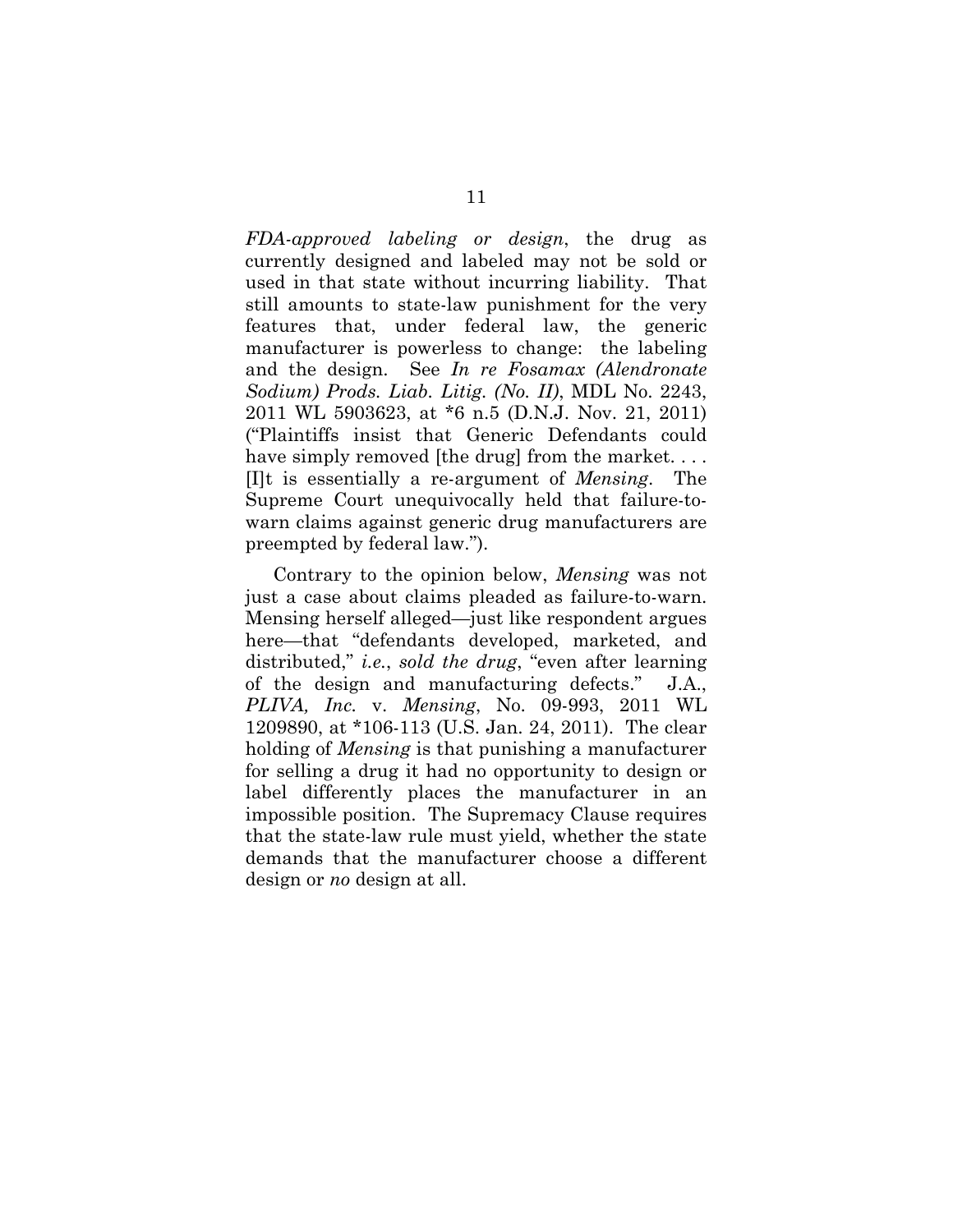## B. **A State-Law Tort Regime That Permits Juries To Overrule FDA's Decision To Allow a Drug To Be Available to Doctors and Patients Is Not Permissible Under the Supremacy Clause**

Even if respondent could successfully disentangle her tort claim from the plainly preempted designdefect and failure-to-warn theories on which the case was tried, her post-hoc "stop-selling" theory would still be preempted. Respondent maintains that the 50 states, or any of them, may ban the sale or use of any drug that they deem "unreasonably dangerous" on the ground that "the [drug's] risks outweigh its benefits." Br. in Opp. 22. The scheme respondent proposes is contrary to federal law. Under federal law, a single decision-maker decides whether a drug's risks outweigh its benefits: that is FDA, based on defined criteria, a fair process, and—above all—a capacity to understand the science at issue that far exceeds a lay jury's. When FDA approves a drug, it does not simply remove federal obstacles to its manufacture and marketing; rather, it decides that the drugs it approves shall be available to healthcare providers and their patients for the benefit of the public health. Under the system Congress created, FDA's judgment about safety and efficacy cannot be second-guessed by the States, or any one of them, or a jury in one of their courtrooms.

Furthermore, for a state to remove a generic equivalent to a branded drug that remains on the market would undermine the goals of the Drug Price Competition and Patent Term Restoration Act of 1984 ("Hatch-Waxman"), Pub. L. No. 98-417, 98 Stat. 1585 (1984), which created the system that allows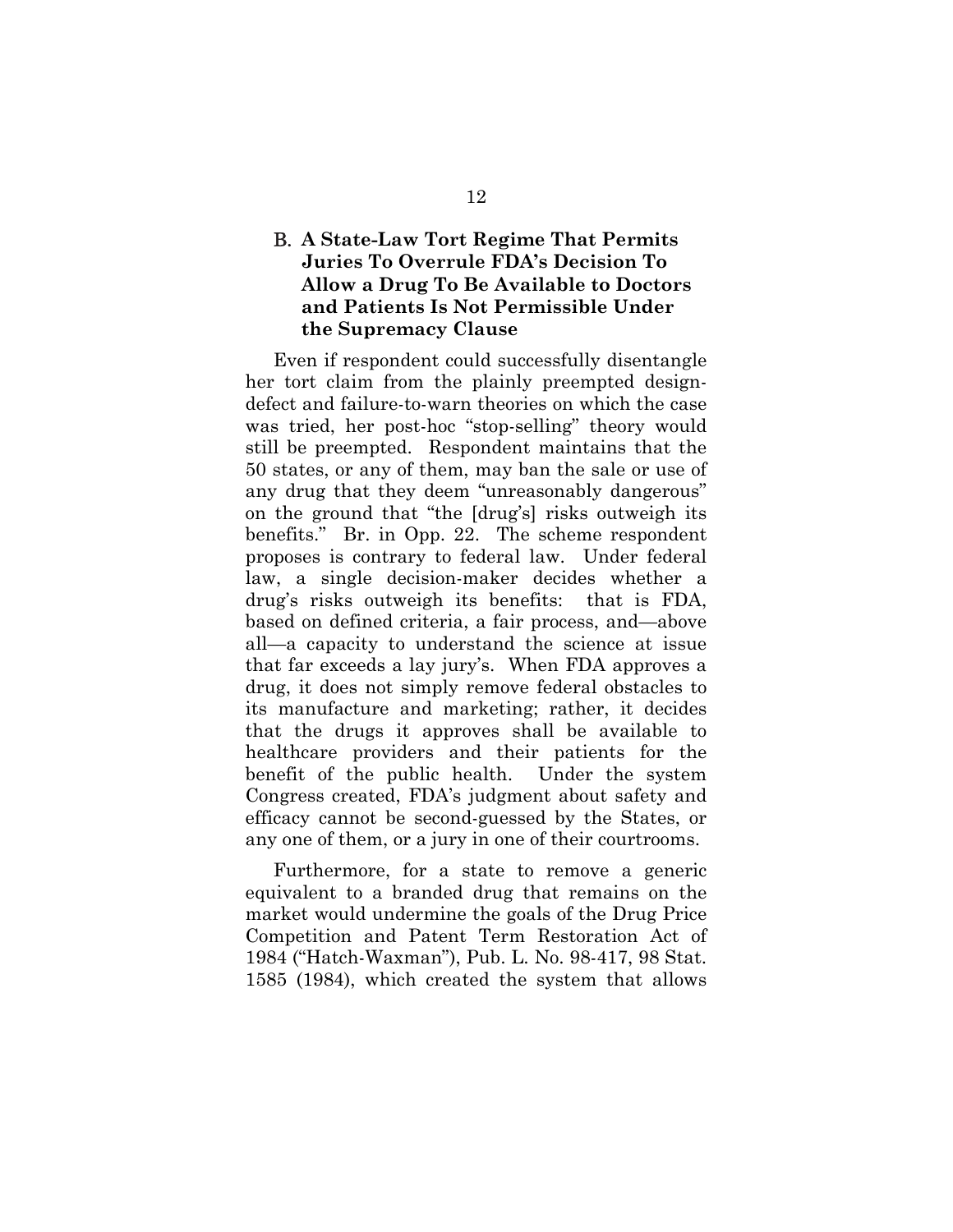generic drugs to be readily available at low cost to consumers. If petitioner were to stop selling generic sulindac, the reference-listed drug Clinoril® would remain available for sale in New Hampshire, and the net result would be only that consumers would pay more. The vital purpose of Hatch-Waxman, as this Court recognized in *Mensing*, was to allow "the generic drug market to expand, bringing more drugs more quickly and cheaply to the public." 131 S. Ct. at 2582. It is precisely for that purpose that Hatch-Waxman requires generic manufacturers to make their designs and labels the "same as" those of the brand drugs that FDA has already approved as safe and effective. 21 U.S.C.  $\S 355(j)(2)(A)$ . To permit juries, acting under state law, to find that a generic drug is unsafe and should not be sold because the manufacturer adheres to its federal duty of sameness under Hatch-Waxman would impermissibly conflict with Congress's objective to facilitate the availability of lower cost generic substitutes for previously approved brand drugs.

## **1. FDA Exercises Its Sole Power To Approve and Withdraw Drugs Based on Rigorous Procedures and Scientific Evidence**

a. Congress vested in FDA the sole power to approve drugs for market and to remove them from the market. The FDCA expressly prohibits marketing a drug without FDA approval. See 21 U.S.C. § 331(d) (prohibiting "introduction or delivery for introduction into commerce of any article in violation of section . . . 355"); *id.* § 355(a) ("No person shall introduce or deliver for introduction into interstate commerce any new drug" without FDA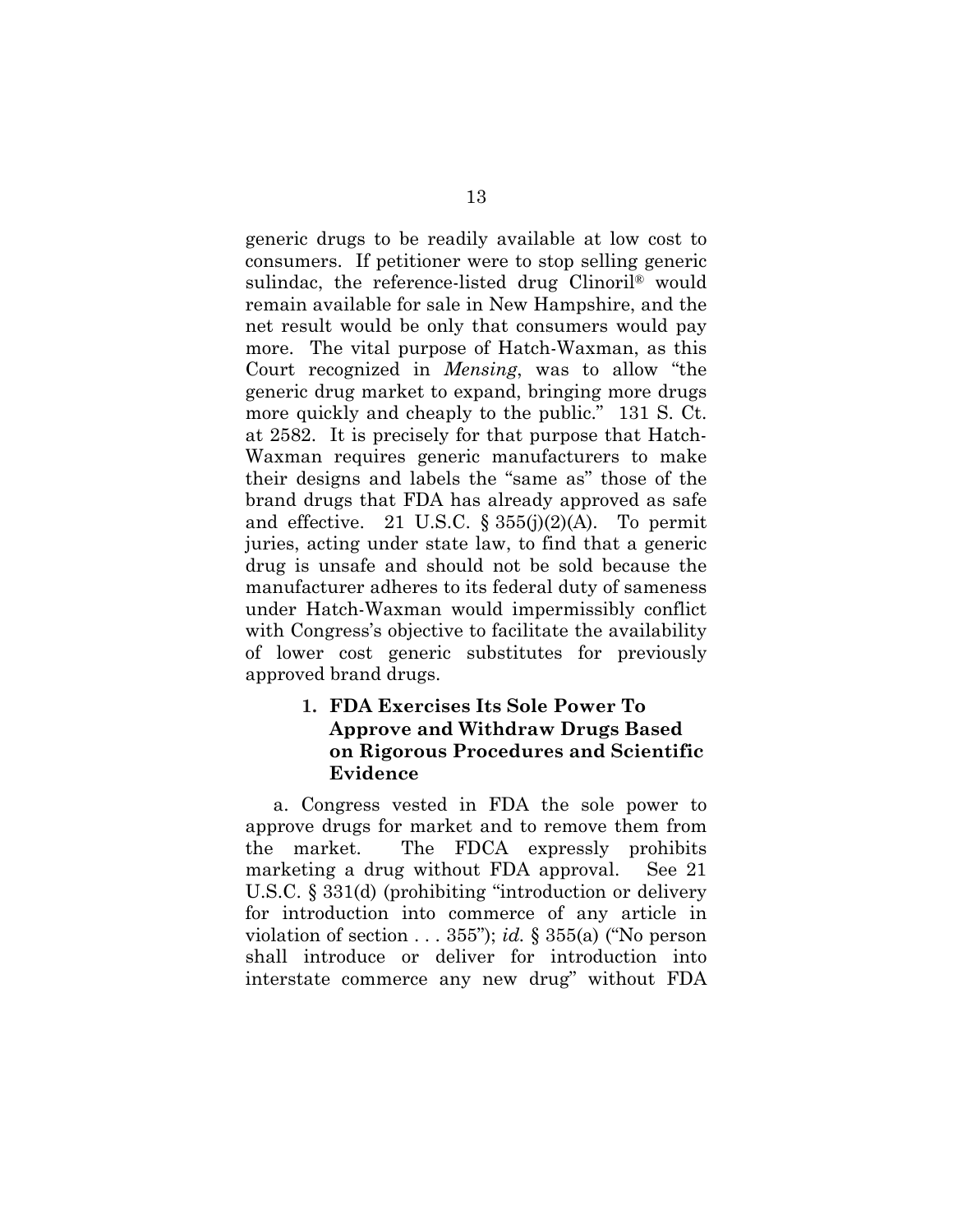approval); see also *id.* §§ 332, 333, 334 (severe penalties for marketing a drug without that approval). And even after it approves a drug, FDA retains the express and sole authority to *withdraw* a drug's approval. See 21 U.S.C. § 355(e); see also 21 C.F.R. § 314.150 (2012).

Congress prescribed precise standards and procedures for FDA to apply in making its approval and withdrawal decisions. FDA must decide within specified time periods whether the standard for approval of a new drug application is met, see 21 U.S.C.  $\S 355(c)(1)$ , and if so, that is the end of the matter: FDA "shall issue an order approving the application." *Id.* § 355(d). And it shall remain approved unless and until FDA concludes, generally "after due notice and opportunity for hearing," that the (distinct) statutory standard for withdrawing a drug is met. *Id.* § 355(e).

The FDCA requires that the decision to approve a drug be based on a careful balancing of its risks and benefits. This balancing is an important concept that underpins the Act's drug approval regime. Manufacturers must provide FDA with clinical data that a drug "is safe for use" *and* that it is "effective in use" to obtain marketing approval. 21 U.S.C.  $\S$  355(b)(1)(A). FDA is tasked with deciding whether the benefits of a drug outweigh its risks based on all readily ascertainable information about that drug and its effects on a particular class of patients under prescribed conditions of use. If a manufacturer does not provide "substantial evidence" that a drug is "safe for use under the conditions prescribed, recommended, or suggested in the proposed labeling thereof," or if "there is a lack of substantial evidence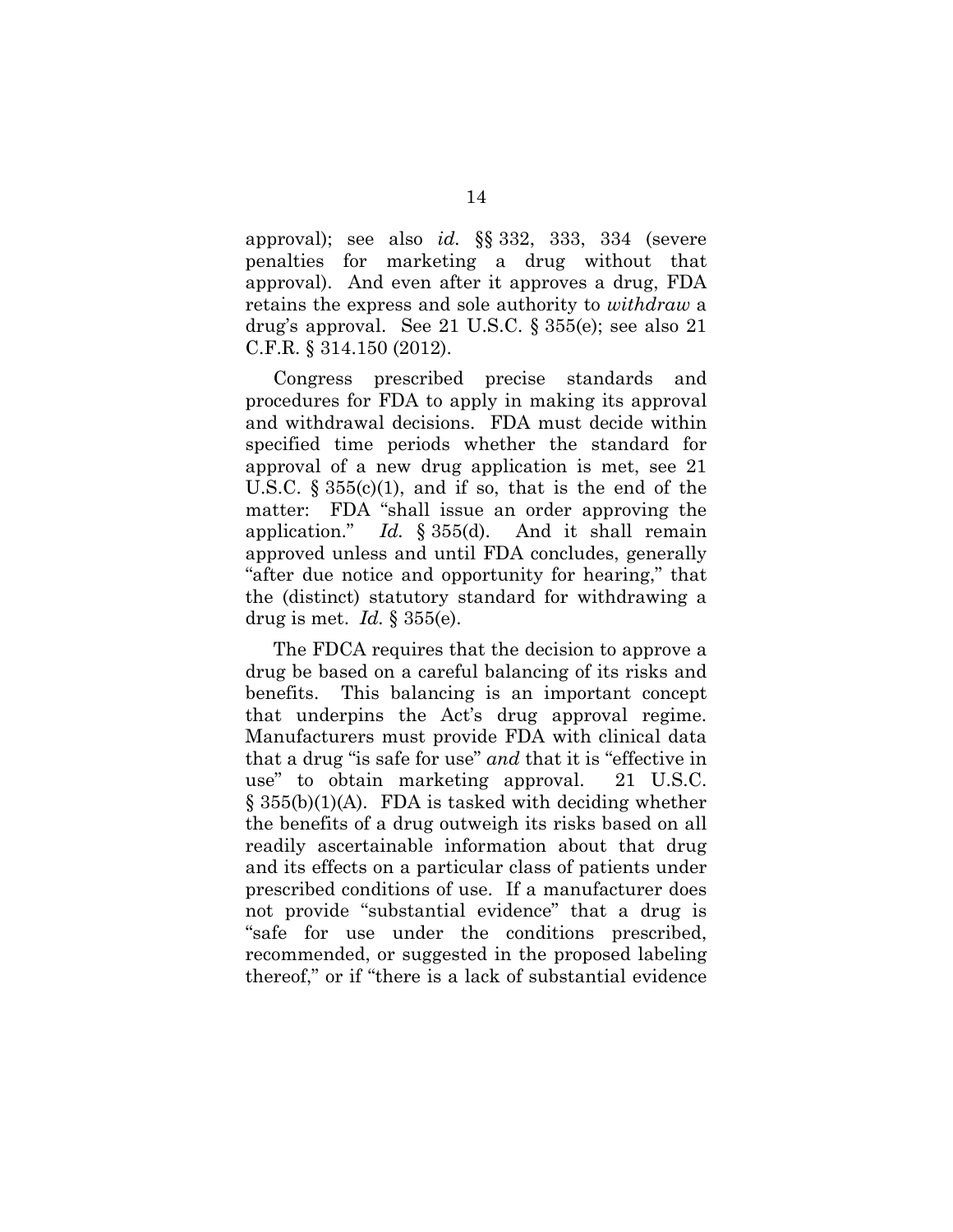that the drug will have the effect it purports or is represented to have under the conditions of use prescribed, recommended or suggested in the proposed labeling," FDA may not approve that application. See 21 U.S.C. § 355(d)(1), (5).

The FDCA also specifies the level of scientific evidence required for FDA to approve a drug. Drug approval must be based on "substantial evidence." 21 U.S.C. § 355(d). The Act defines "substantial evidence" as

> evidence consisting of adequate and wellcontrolled investigations, including clinical investigations, by experts qualified by scientific training and experience to evaluate the effectiveness of the drug involved, on the basis of which it could fairly and responsibly be concluded by such experts that the drug will have the effect it purports or is represented to have under the conditions of use prescribed, recommended, or suggested in the labeling or proposed labeling thereof.

#### 21 U.S.C. § 355(d)(7).

The decision to withdraw a drug from the market requires comparable scientific analysis and policy choices by FDA. See *Warner-Lambert Co.* v. *Heckler*, 787 F.2d 147, 151 (D.C. Cir. 1986) ("The statute mandates the same [substantial evidence] standard when the Commissioner is deciding whether to withdraw approval for a drug that previously received FDA approval."). Pursuant to the Act, FDA's withdrawal decision must be based on "clinical or other experience, tests, or other scientific data," and evaluated in conjunction with the "conditions of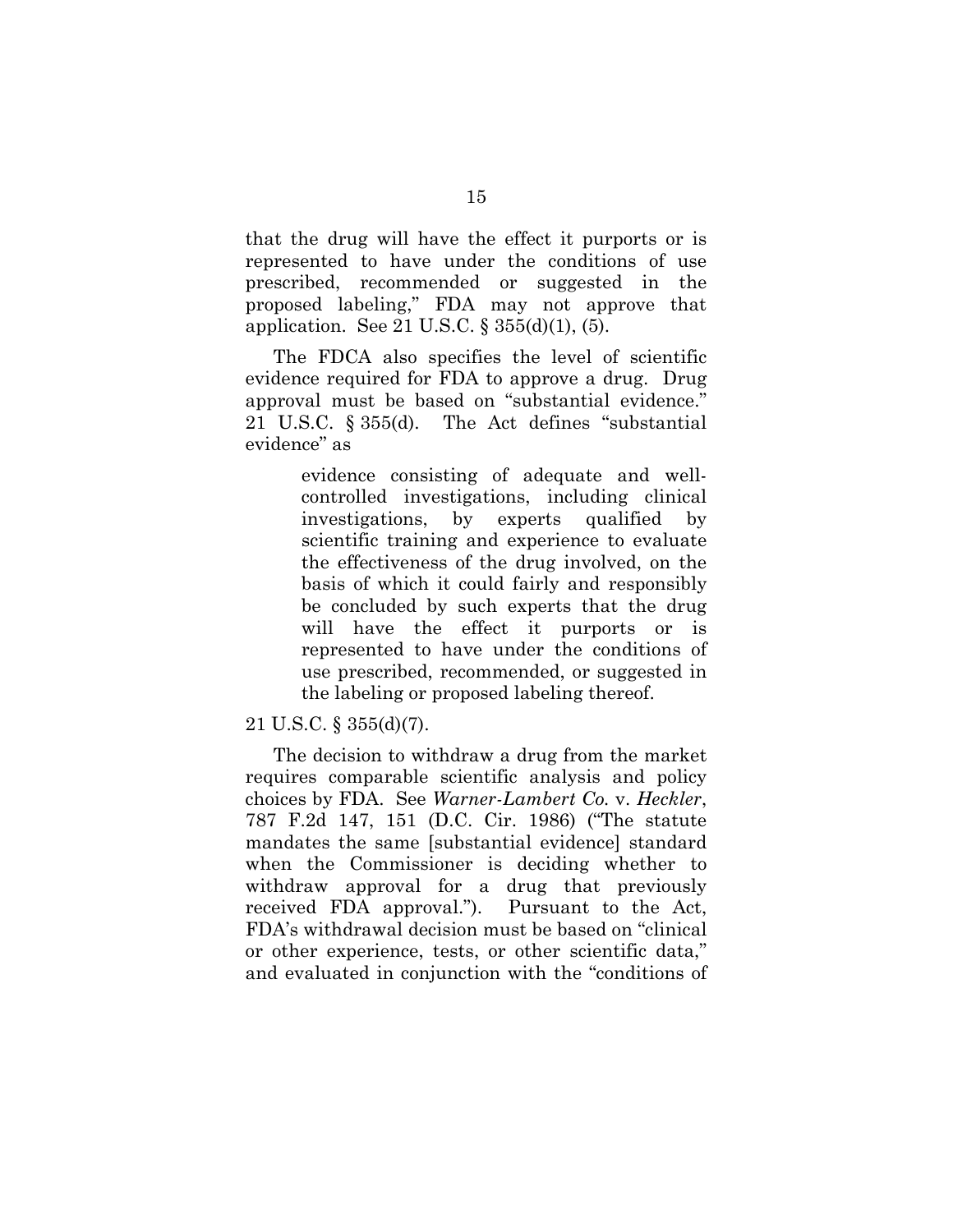use" on which the drug was approved. See 21 U.S.C. § 355(e). In other words, FDA must answer the question: Does the best science available counsel in favor of permitting a drug to be marketed, given what is known about its risks and benefits?

Critical to both the approval and withdrawal decision is the statutory phrase "conditions of use." No drug is safe for all people, for all purposes, for all time. Thus, when FDA approves a drug (or later reexamines its safety), it approves it only in conjunction with specific, approved labeling, which includes both warnings about risks and directions about which patients may benefit from the drug. See 21 U.S.C.  $\S 355(b)(1)(F)$ . As a result, any decision on the continued marketing of a drug cannot be made in isolation without considering (1) what has been done and what could be done to better educate physicians and patients about the particular risks of a drug, (2) which patients are most likely to benefit from a drug, (3) how much and how long a drug should be administered, and (4) how a physician and patient can best monitor the patient to ensure any adverse effects are caught early and properly addressed. *Cf.*  21 U.S.C. § 355-1(e), (f) (listing potential risk mitigation strategies such as direct-to-patient warnings, written informed consent forms, and medical monitoring).

b. Withdrawing a drug from the market is a serious decision that requires a close and unbiased look at the science and an eye to the broader public health. A decision to withdraw a drug's approval ends the ability of doctors to prescribe that drug for any patient under any condition. Accordingly, just as with the approval process, FDA does not exercise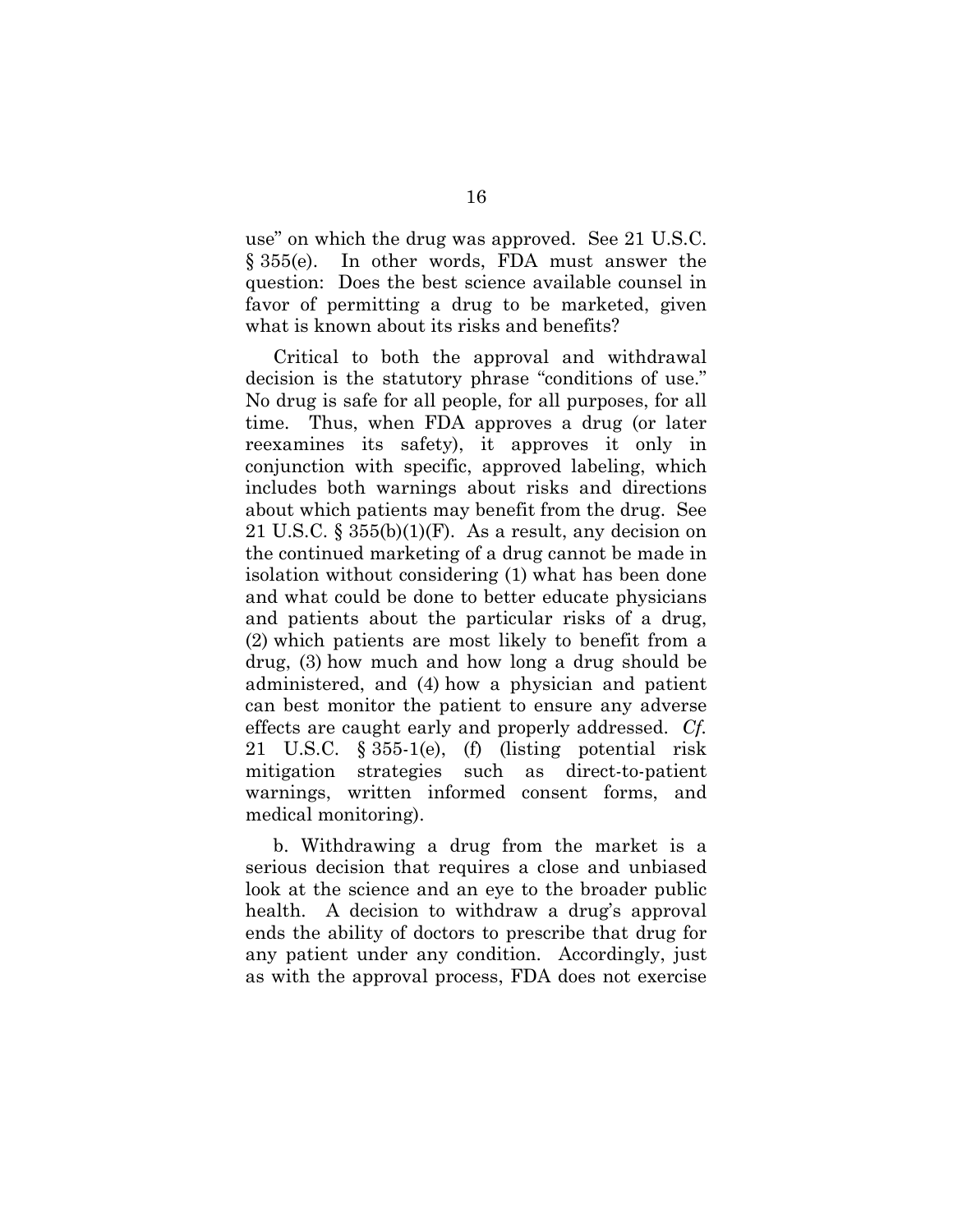its authority to *withdraw* a drug's approval in isolation. FDA convenes Advisory Committees at which leading scientists in the relevant fields hear testimony, discuss evidence, and make recommendations to the agency. FDA hears testimony not just from agency and company officials, but also from practicing clinicians, patient advocacy groups, and often patients themselves.

If the evidence demonstrates problems with an approved drug, FDA seeks solutions to minimize the risks of a drug short of withdrawing approval. People suffering from debilitating and lifethreatening diseases may face limited options. There are some diseases for which only one or two drugs are approved. Some patients fail to respond to conventional therapies and require different drugs, which have a different risk profile. Some patients are allergic to drugs used as conventional therapies, and doctors must resort to second-line drugs. FDA places great reliance on doctors to use their best professional judgment to determine when a treatment, though of a higher risk, is nonetheless the right treatment for an individual. "All drugs have risks, and prescribers must balance the risks and benefits of a drug when making judgments about an individual patient's therapy." FDA, Draft Guidance for Industry on the FDA's "Drug Watch" for Emerging Drug Safety Information, 70 Fed. Reg. 24606, 24606 (May 10, 2005); see also FDA, Guidance on Drug Safety Information – FDA's Communication to the Public, 72 Fed. Reg. 10224, 10224 (Mar. 7, 2007) (implementing the draft guidance).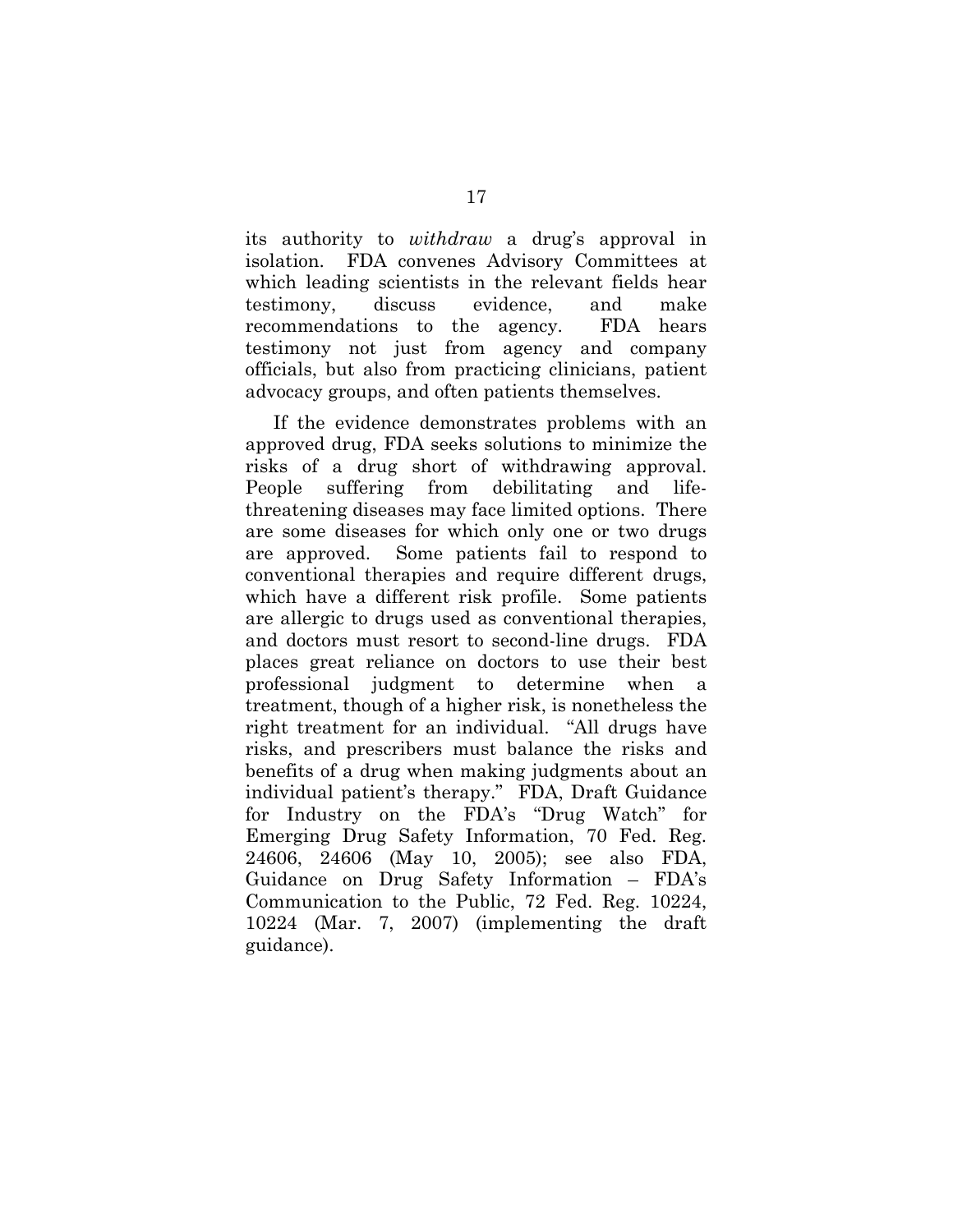The FDCA gives FDA many options short of withdrawal to mitigate the risks of a drug without pulling it from the market. See 21 U.S.C. § 355-1(e), (f) (giving FDA authority, *inter alia*, to mandate new warnings, require that patients sign an informed consent, receive patient-focused literature on a drug, or view a video, and require registries for doctors and patients). For example, in 2008, FDA received a petition from an advocacy group requesting that FDA withdraw its approval for Avandia, a diabetes drug. FDA decided to maintain the drug's approval because its benefits outweighed its risks for a class of patients. But to mitigate the drug's risks, FDA implemented stricter procedures for prescribing and use, and required the manufacturer to complete an additional clinical trial on the drug. See Memorandum from Janet Woodcock, Director, Center for Drug Evaluation and Research, on Decision on continued marketing of rosiglitazone (Avandia, Avandamet, Avandaryl) (Sept. 22, 2010), available at http://www.fda.gov/downloads/Drugs/ DrugSafety/PostmarketDrugSafetyInformationforPa tientsandProviders/UCM226959.pdf.

c. Despite the array of mechanisms FDA has to minimize the risks of a drug while keeping it available for those who benefit from it, in some cases scientific evidence develops and changes the risk/benefit profile of a drug. In those cases where a drug's benefits no longer outweigh its risks for a given indication, FDA exercises its authority to withdraw that drug's approval.

FDA's decision on whether to maintain the cancer drug Avastin's approval for metastatic breast cancer patients is a case in point, illustrating the vital role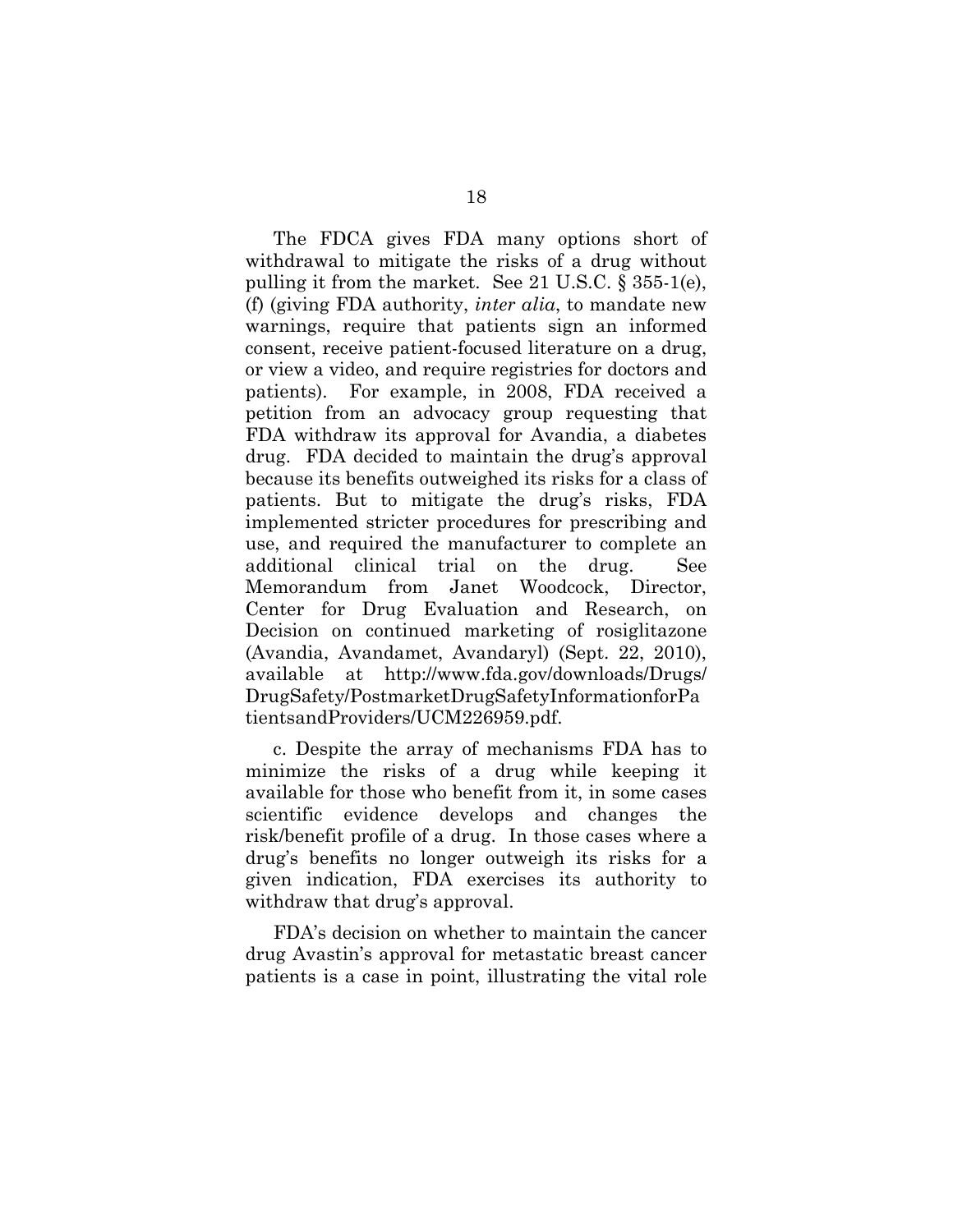FDA plays in balancing scientific data and public safety for critical decisions to deny access to a drug. On February 25, 2008, FDA granted accelerated approval to Avastin for use in certain advanced-stage breast cancer patients because of evidence that the drug stopped the progression of cancer in some patients for close to six months. See FDA, Proposal To Withdraw Approval for the Breast Cancer Indication for Bevacizumab, 76 Fed. Reg. 27332, 27333 (May 11, 2011). It granted accelerated approval on the condition that the manufacturer conduct certain additional clinical studies to determine to a greater degree whether the efficacy of the drug outweighed its potential risks. *Id.*

In July 2010, FDA convened a meeting of the Oncologic Drugs Advisory Committee to review results of those studies. Due to the members' assessment that it was not possible to predict which group of breast cancer patients would benefit from the drug, and given reports of severe side effects, the Advisory Committee recommended withdrawing Avastin's breast cancer indication. See Tr. for the Oncologic Drugs Advisory Committee (July 20, 2010), available at http://www.fda.gov/downloads/Advisory Committees/CommitteesMeetingMaterials/Drugs/On cologicDrugsAdvisoryCommittee/UCM221998.pdf. Several months later, the Office of Oncology Products at FDA announced its decision to withdraw the drug's approval for breast cancer patients, and FDA wrote a letter to the breast cancer community explaining its decision. See Letter from Janet Woodcock, FDA, to Breast Cancer Community (Dec. 16, 2012), available at www.fda.gov/downloads/ Drugs/DrugSafety/PostmarketDrugSafetyInformatio nforPatientsandProviders/UCM237286.pdf.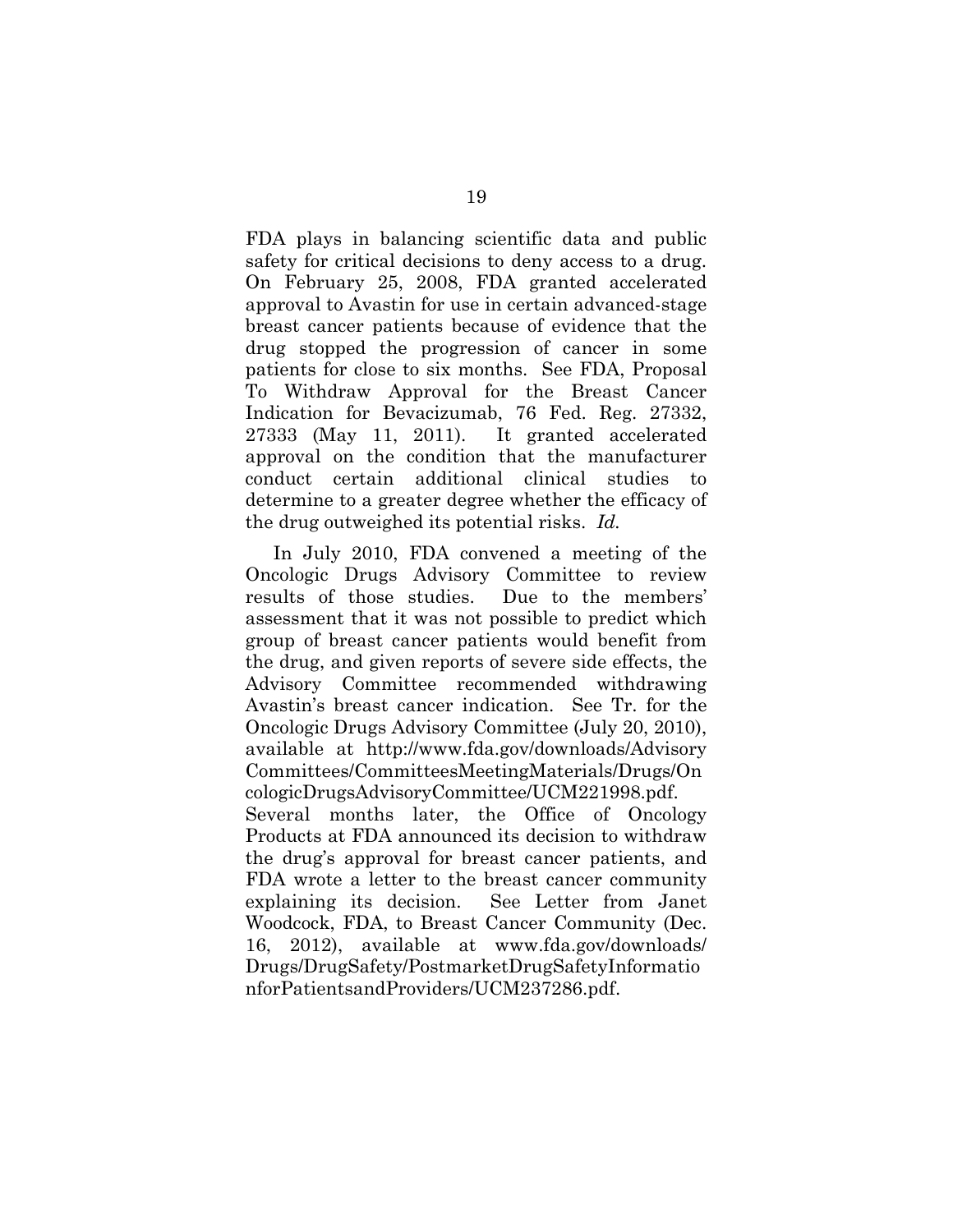Avastin's manufacturer—and many patient advocacy groups—objected to FDA's decision, and the manufacturer requested an opportunity for a formal hearing. That hearing took place in June 2011 before the Oncologic Drugs Advisory Committee, and was presided over by an FDA representative. See Tr. of FDA Public Hearing on Proposal To Withdraw Approval for the Breast Cancer Indication for Bevacizumab (Avastin) [hereinafter "Tr. of Avastin Hr'g"] (June 28-29, 2011), available at http://www.fda .gov/downloads/NewsEvents/MeetingsConferencesWo rkshops/UCM261611.pdf and http://www.fda.gov/ downloads/NewsEvents/MeetingsConferencesWorksh ops/UCM261697.pdf. The Advisory Committee was composed of medical experts from the M.D. Anderson Cancer Center in Houston, Texas, the Cleveland Clinic of Ohio, and the National Cancer Institute, a patient advocate representative, and a (non-voting) industry representative. Tr. of Avastin Hr'g 2-4 (June 28, 2011). Over two days, FDA and Avastin's manufacturer made statements and presented expert testimony through witnesses. FDA, the manufacturer, and the Advisory Committee were also given an opportunity to ask and respond to questions about the evidence. The hearing was also open to the public, and several dozen patients, doctors, and advocacy groups made statements about people whose breast cancer was unresponsive to all other conventional therapies yet remarkably responsive to Avastin. *Id.* at 19-124.

At the conclusion of the hearing, the Advisory Committee made a non-binding recommendation to FDA to withdraw approval. See Tr. of Avastin Hr'g 204-268 (June 29, 2011). The manufacturer and all interested parties then submitted written comments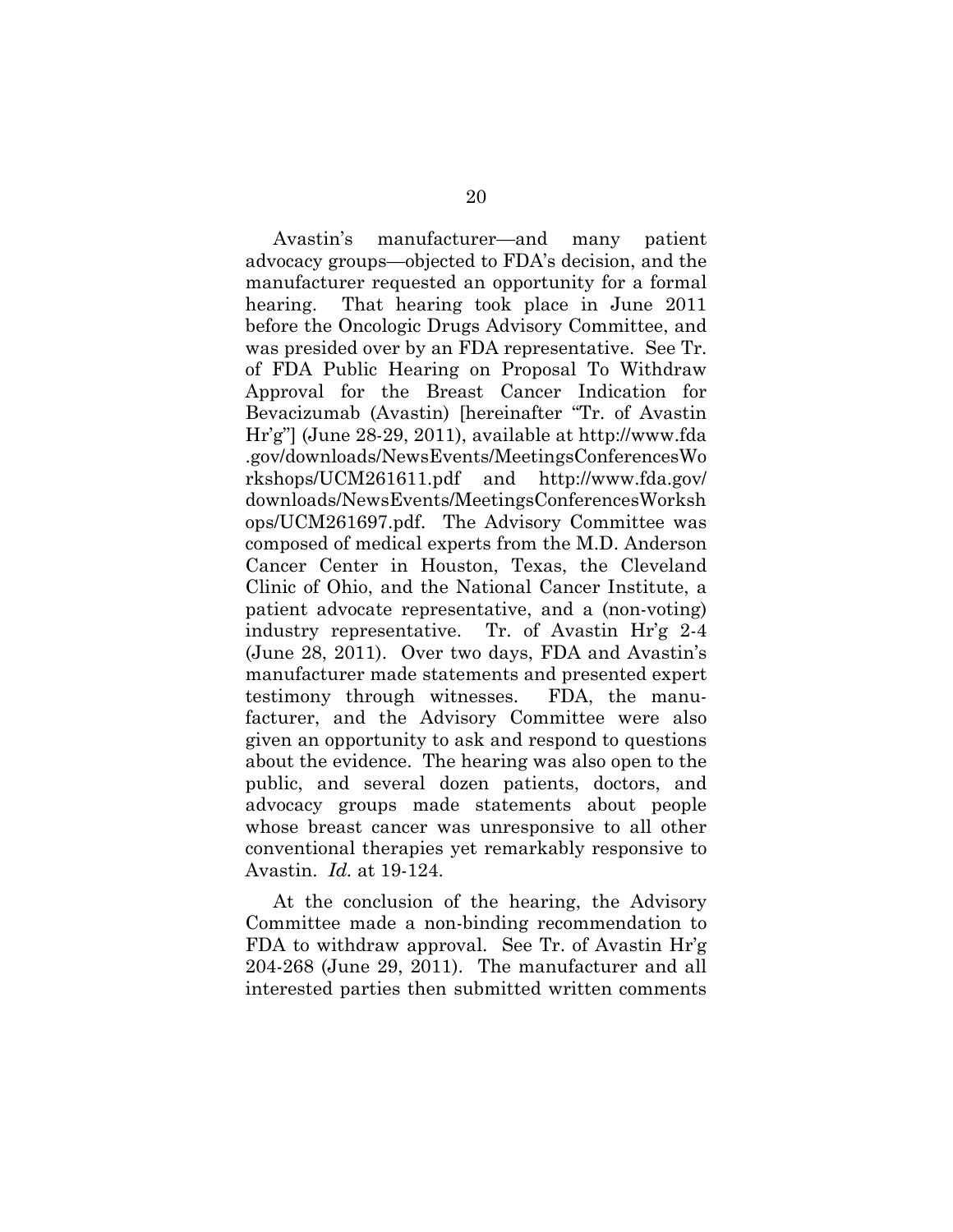to FDA. In November 2011, the FDA Commissioner issued her final decision to withdraw the breast cancer indication for Avastin. The Commissioner in a seventy-page decision—recognized that there may be individuals who have benefited from Avastin, but found that due to the inability to reliably predict who those women are, and in combination with what she deemed "considerable" risks of the drug, the benefits of Avastin in combating breast cancer do not outweigh its risks for any identifiable population. See FDA, Decision of the Comm'r, Proposal to Withdraw Approval for Breast Cancer Indication for AVASTIN, Dkt. No. FDA-2010-N-0621, at 44-45, 48 (Nov. 18, 2011), available at http://www.regulations. gov/#!documentDetail;D=FDA-2010-N-0621-0544.

FDA did not withdraw Avastin from the market altogether. Rather, its decision took note of the fact that while Avastin was no longer FDA-approved for breast cancer, the drug would still be approved for other types of cancer—for which its benefits did outweigh its risks—and thus still on the market. *Id.* at 4.

As the Avastin example illustrates, FDA's decision whether to withdraw approval of a previously approved drug is a complex and nuanced determination, balancing many considerations beyond the ken of a lay jury, or the ability of private litigants to replicate.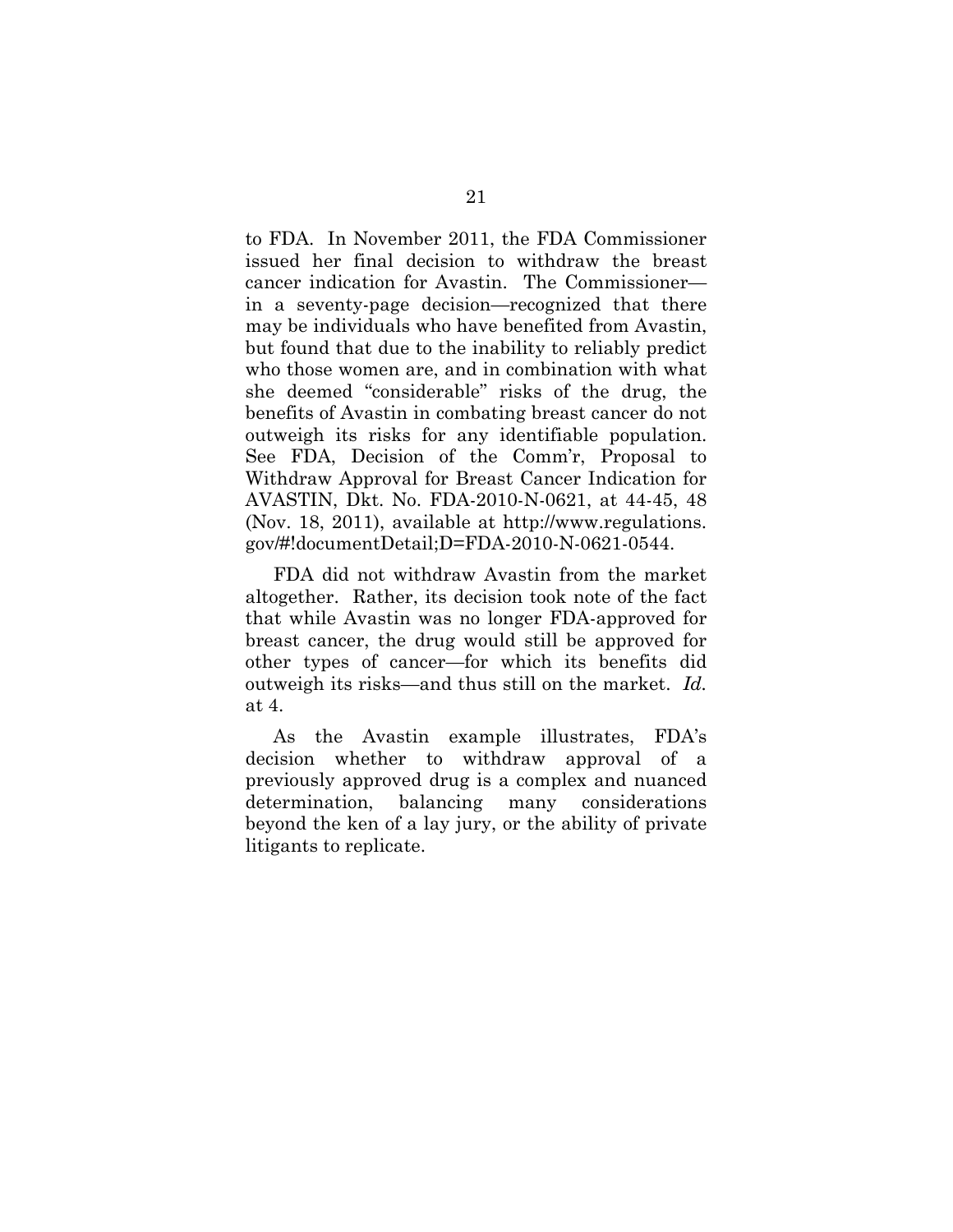### **2. The FDCA's Approval and Withdrawal Framework Does Not Allow State Juries To Declare an FDA-Approved Drug Unreasonably Dangerous**

When the availability of a proven medicine is at stake, a single jury should not be making the decision for all. But allowing tort suits like the one below to proceed essentially permits just that outcome. Death by a thousand cuts, or a thousand jury verdicts, is still death. See *Riegel* v. *Medtronic, Inc.*, 552 U.S. 312, 325 (2008) ("[E]xcluding commonlaw duties from the scope of pre-emption would make little sense. State tort law that requires a manufacturer's catheters to be safer, but hence less effective, than the model the FDA has approved disrupts the federal scheme no less than state regulatory law to the same effect."). And it is one that is prohibited by the FDCA, which places these decisions in the hands of FDA, an expert agency that—unlike a jury—has a national public-health responsibility and is politically accountable for its discharge of that responsibility.

FDA's rigorous withdrawal procedure, as illustrated by the Avastin example, stands in stark contrast to the process leading to the jury's determination in this case that sulindac as labeled should not have been sold. That jury was composed of lay persons, not experts. It heard evidence about sulindac, but not the full record before FDA. While it heard testimony from experts hired by counsel, it also heard the testimony of close to a dozen friends, family members, and caregivers of respondent, who all spoke about the effect of plaintiff's injuries. Not a single FDA official testified. After sitting in a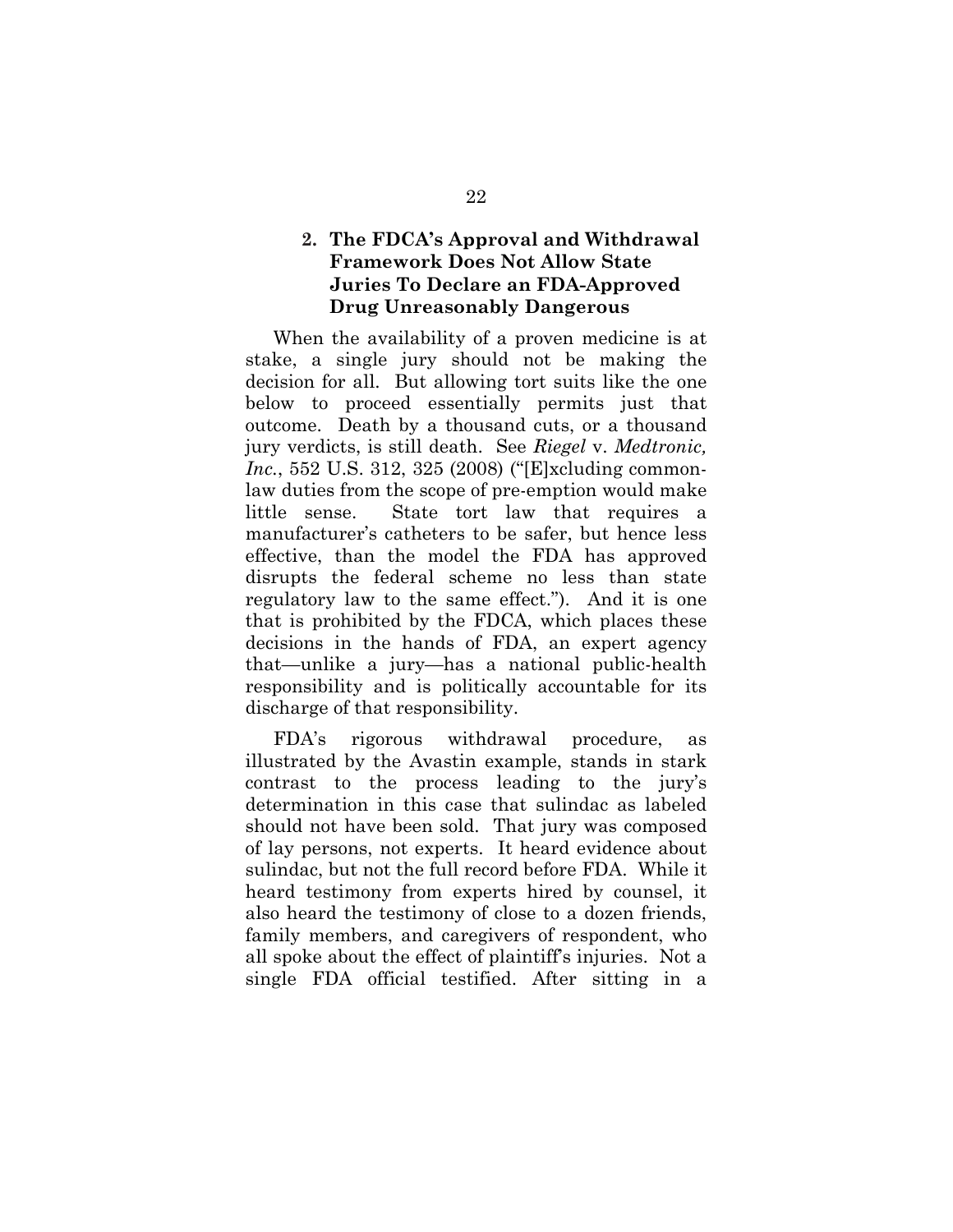courtroom for three weeks, facing a single plaintiff with visible and severe injuries, the jury decided that sulindac (as labeled) should not have been sold.

Juries, unlike FDA, are not constrained by public health considerations, nor even by the standards that the FDCA requires of FDA upon approving a drug—and, critically for the purposes of this case, upon withdrawing that drug's approval. Juries, unlike FDA, do not have to weigh the risks and benefits of a drug in light of the conditions of use *and other options, if any, for all consumers of the drug*, as FDA must do. See 21 U.S.C. §§ 355(e)(1)-(3); 21 C.F.R.  $\S$  314.150(2)(i)-(iii) (2012). They do not have to read or analyze all the available scientific literature about a drug and defend their decision on appeal based on "substantial evidence" or even a review of the "whole record," as is required of FDA. 21 U.S.C. § 355(h); 5 U.S.C. § 556(d) (requiring agency adjudication to be based upon a review of the "whole record" and supported by "substantial evidence"). Juries do not have to convene hearings with FDA officials; in fact, they do not have to hear any testimony from FDA at all, as happened in this case. A jury must only listen to the evidence before it, look to a single, injured plaintiff and decide afterthe-fact whether the drug should have been available for use by that plaintiff, whom the drug concededly injured. That is a stacked deck and does not result in wise public-health decisions.

That is not the system created by the FDCA. Allowing states to impose tort-law duties like the one upheld below conflicts with the careful statutory regime that Congress enacted to ensure that drugs that "substantial evidence" shows to be beneficial to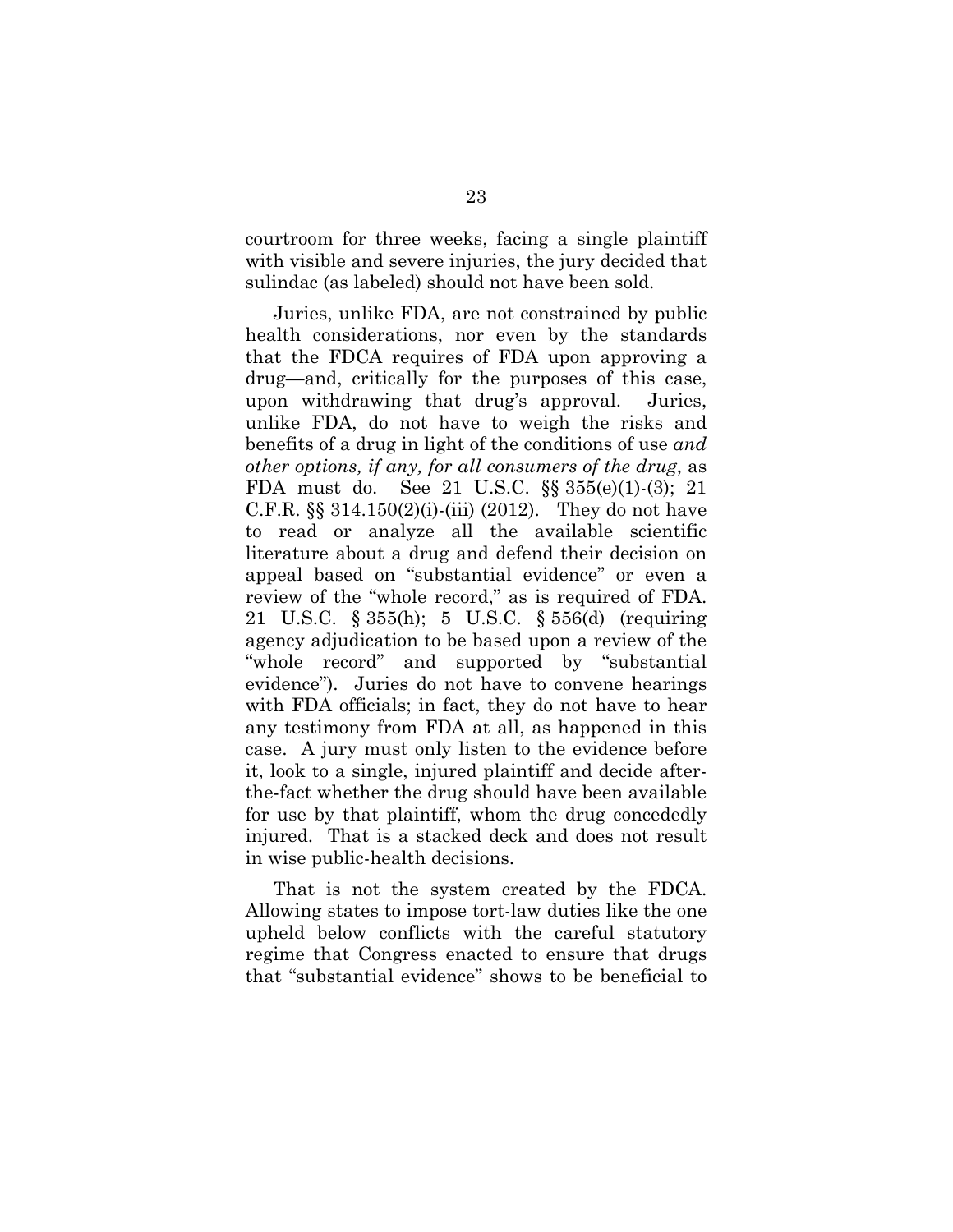the public are available, and those that are not are either not approved, or withdrawn. See *Geier* v. *Am. Honda Motor Co.*, 529 U.S. 861, 886 (2000) (statetort law may not declare unlawful an act that the responsible federal agency prescribed should remain lawful); *Wyeth*, 555 U.S. at 590 (Thomas, J., concurring in the judgment) ("[I]f federal law gives an individual the right to engage in certain behavior that state law prohibits," the state law is preempted, "notwithstanding the fact that an individual could comply with both by electing to refrain from the covered behavior."); accord, *e.g., Arizona* v. *United States*, 132 S. Ct. 2492, 2506-07 (2012) (holding that federal law prescribing that a decision "is entrusted to the discretion of the Federal Government" preempts state attempts to interfere with that discretion); *Chi. & N.W. Transp. Co.* v. *Kalo Brick & Tile Co.*, 450 U.S. 311, 324, 331 (1981) (reversing a decision "holding that a State can impose sanctions upon a regulated carrier for doing that which only the [federal agency], acting pursuant to the will of Congress, has the power to declare unlawful or unreasonable").

The FDCA answers the question Justice Breyer asked during oral argument in *Warner-Lambert Co.*  v. *Kent*:

> Now, who would you rather have make the decision as to whether this drug is, on balance, going to save people or, on balance, going to hurt people? An expert agency, on the one hand, or 12 people pulled randomly for a jury role who see before them only the people whom the drug hurt and don't see those who need the drug to cure them? Now, it seems to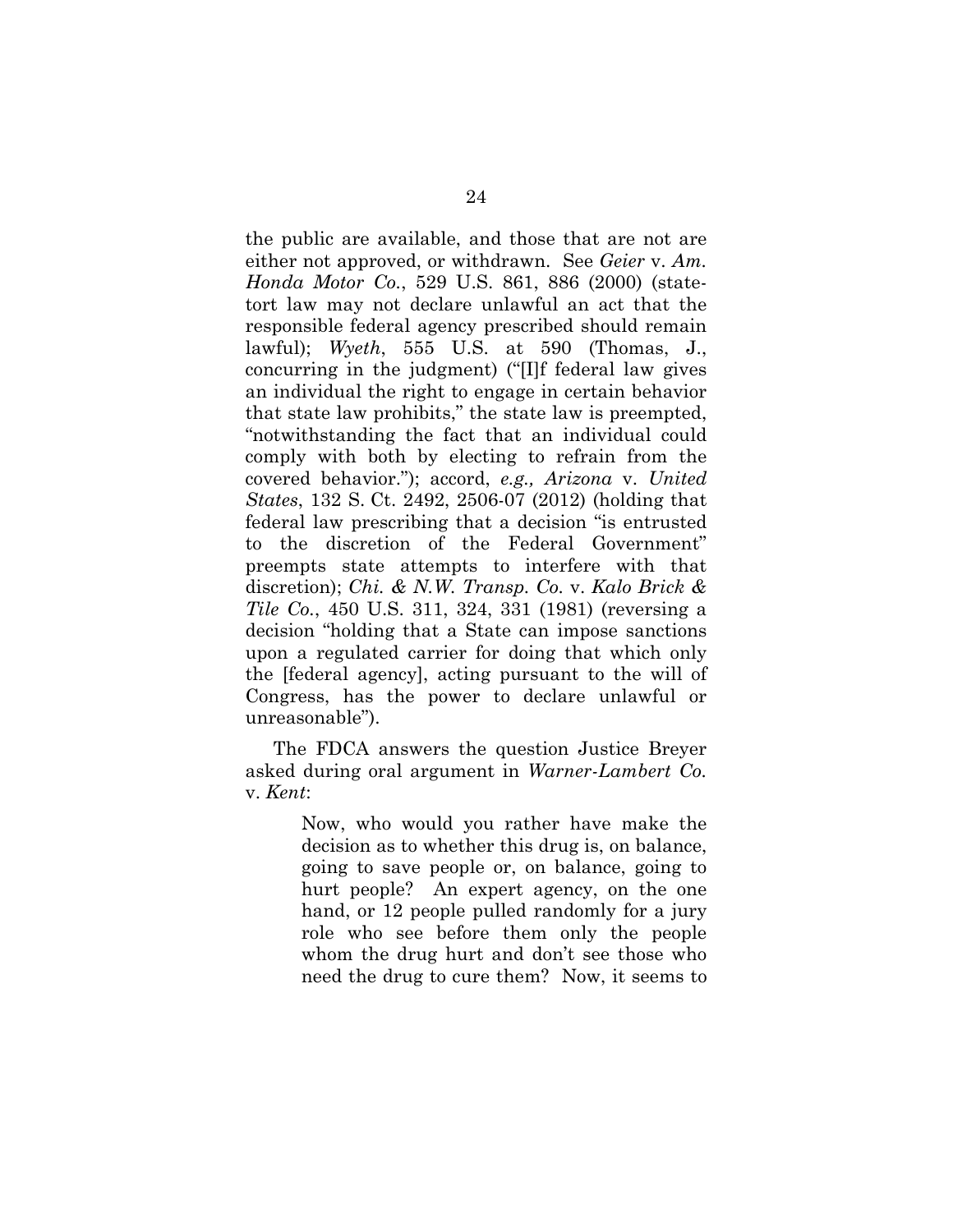me that is Congress's fundamental choice, and Congress has opted for the agency.

Tr. of Oral Arg. 30-31, *Warner-Lambert* (Feb. 25, 2008) (No. 06-1498). The FDCA entrusts that decision to FDA.

Individuals who believe that a drug's risk-benefit profile does not warrant marketing approval are not left without a remedy. They have an established pathway under federal law for pursuing a drug's withdrawal from the market. Consumers can—and regularly do—file Citizen's Petitions seeking a drug's withdrawal from the market. See 21 C.F.R. § 10.30 (2012) (providing process for citizens to petition FDA to "issue, amend, or revoke a regulation or order or take or refrain from taking any other form of administrative action"). In response, FDA institutes comprehensive reviews of the scientific evidence and, at times, convenes Advisory Committees to consider issues presented by such petitions. FDA responds regularly to Citizen's Petitions seeking changes to a drug's warnings or seeking a drug's withdrawal, and FDA can and has withdrawn drug approvals in response to those petitions. See, *e.g.*, Letter from Janet Woodcock, Director, Center for Drug Evaluation and Research, to Sidney Wolfe, Director, Public Citizen's Health Research Group (Jan. 3, 2011), available at http://www.regulations.gov/#! documentDetail;D=FDA-2009-P-0595-0005 (granting petition to ban weight-loss drug Meridia, due to cardiovascular risks); FDA, Withdrawal of Approval of New Drug Application, 68 Fed. Reg. 1469, 1469 (Jan. 10, 2003) (announcing withdrawal of diabetes drug Rezulin's approval due to the introduction of new diabetes treatments with lower risk profiles).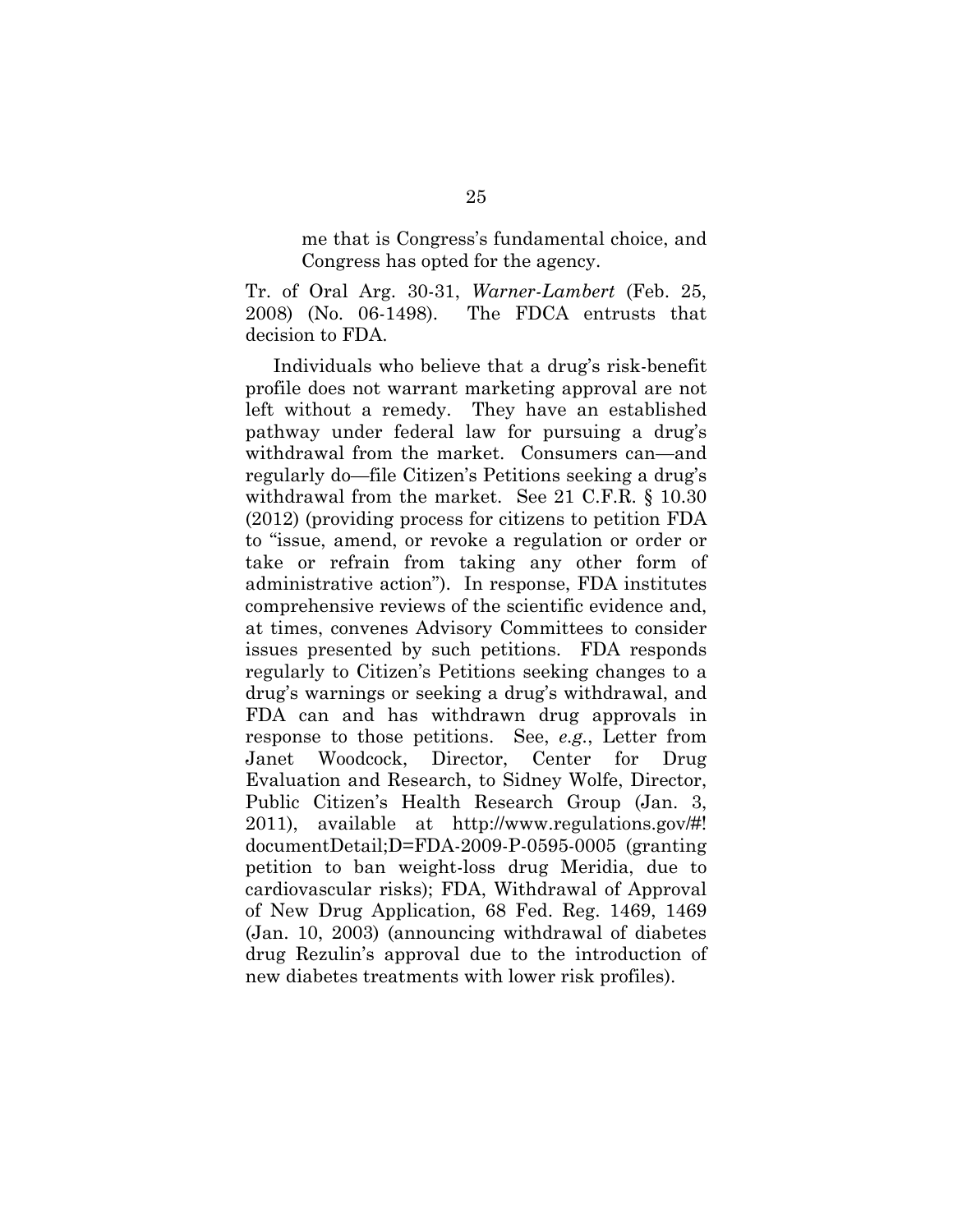The remedy given to citizens by the FDCA also prevents the practical and public-health problems raised by the 50-state drug-approval and withdrawal system that respondent envisions. From a public health standpoint, the Citizen's Petition process ensures that drugs that entail severe risks but nonetheless are important to make available to those patients who would benefit from them, remain an option for doctors to prescribe where appropriate. And FDA's uniform resolution of such petitions avoids the significant practical consequences of having a drug on sale in some states, but not others, due to unfavorable state-court verdicts (or even positive enactments). Such a legal patchwork would pose serious problems for drug companies seeking to avoid tort liability. For example, even if drug companies were able to prevent a drug from being sold within New Hampshire, no company can prevent a New Hampshire resident from filling his prescription across the river in Vermont (and then suing the company in New Hampshire). Allowing jury decisions that a drug is not safe enough to be marketed has the potential to bind large sections of the country, thereby nullifying the federal approval.

## C. **A Rule Permitting States To Put FDA's Approval Process on Trial Compromises Drug Defendants' Ability To Erect a Full Defense**

Under the decision below, drug-defect litigation would proceed in a way that deprives FDA's expert judgment of even *evidentiary* effect, much less the conclusive effect that Congress intended it to have. If every state, and every state jury, were permitted to operate as a mini-FDA and to declare drugs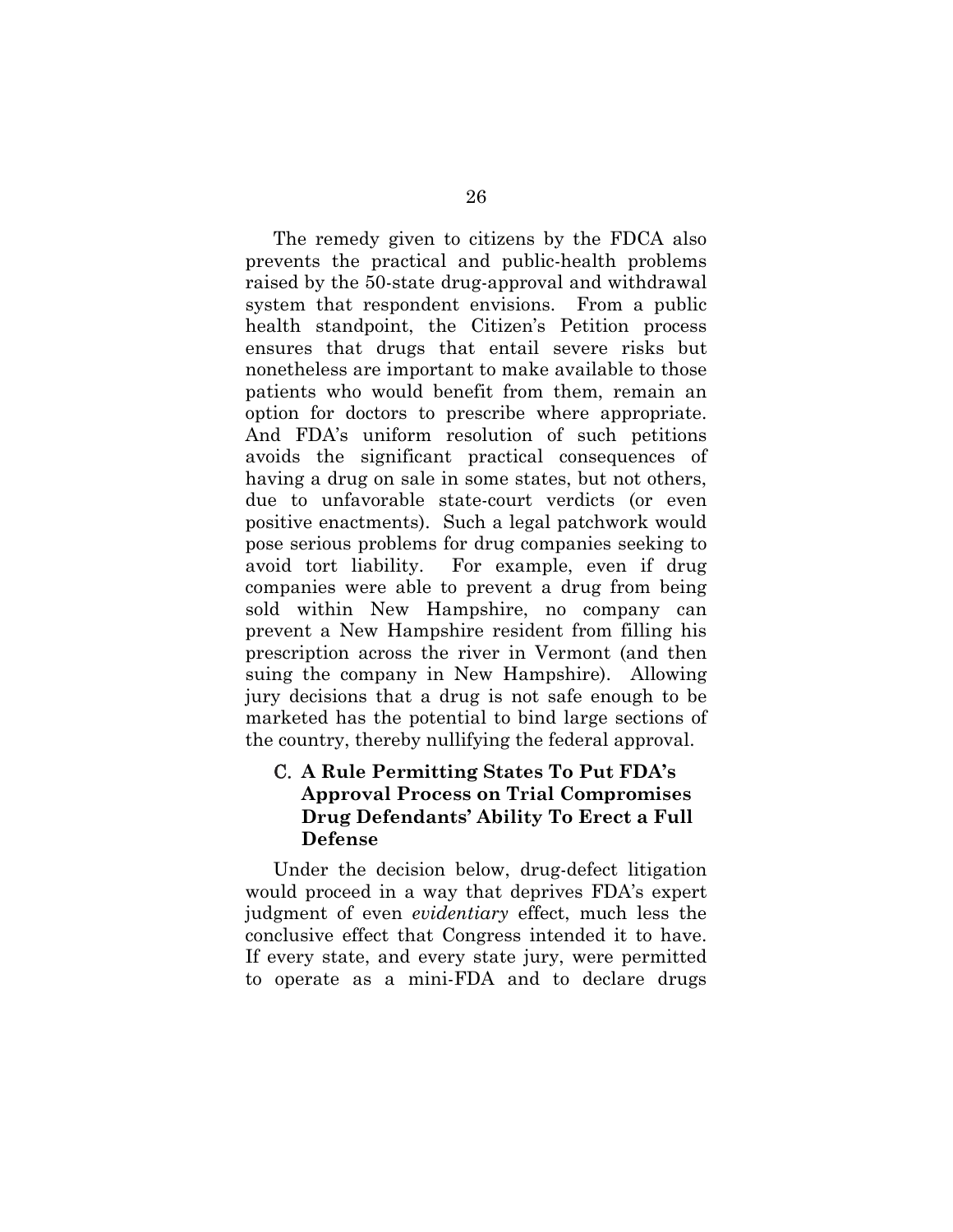unsafe, pharmaceutical defendants would be left unable to draw on the views and actions of the *real* FDA to assert a robust defense to state-law tort actions.

The decision whether to approve or withdraw approval for a drug goes to the heart of federal drug regulation. At the center of that decision is FDA. State-tort lawsuits that assert a drug is defective inevitably put FDA's decision-making on trial.

Yet defendants are severely hamstrung in their ability to put on a full defense to these claims because the only party with full information is FDA—and FDA is not a party to a state-law productliability action concerning a drug.

FDA is the only entity with all the data and other scientific information about a drug, and thus the only entity with the ability to conduct a true risk/benefit analysis on the continued marketing of a drug. It receives the full initial application to approve a new drug, an application that includes years of preclinical research, pharmacology profiles, animal studies, and the methodology and results for clinical studies. See 21 C.F.R. § 314.50 (2012). That application is not made public, and as a result, is only available to the initial applicant—and not later manufacturers of generic drugs (like petitioner), nor distributors of the drug, nor wholesalers. After the drug is on the market, FDA collects quarterly, annual, and periodic adverse event reports on the drug. See, *e.g.*, 21 C.F.R. §§ 312.85, 314.80,  $314.81(b)(2)(i)$  (2012). FDA also has authority to order manufacturers to conduct new and follow-up studies to track certain safety issues. See 21 C.F.R. § 312.85 (2012). Most of this information is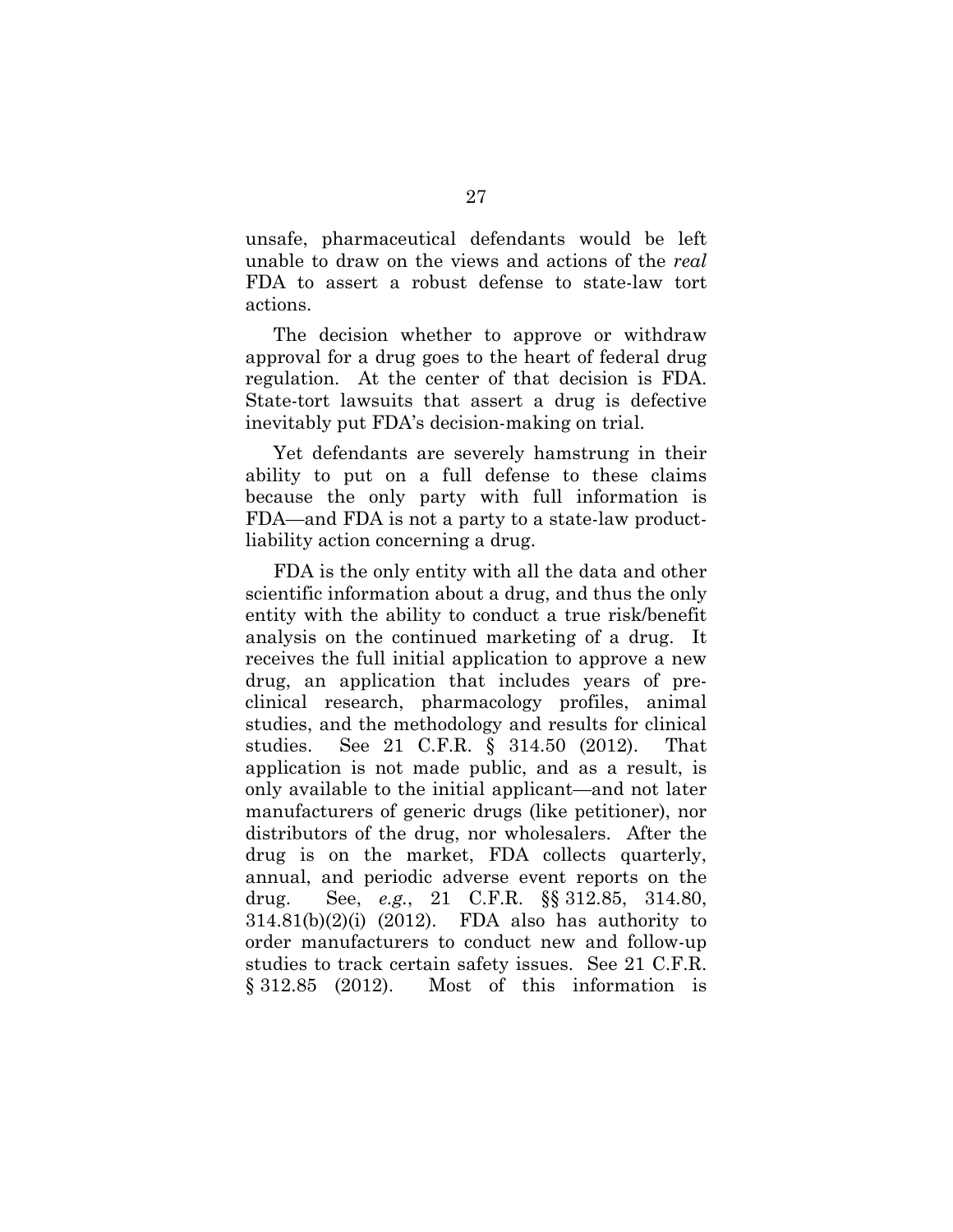unavailable to follow-on manufacturers of a drug, and other entities.

FDA is also the only entity that is charged with analyzing—and that has the ability to analyze—a drug in combination with other available drugs for a given subset of patients. Even a company that submits the original application to sell a new drug is missing this vital piece of information that is necessary to determine whether a drug should be on the market. The decision, as FDA readily acknowledges, cannot be made in a vacuum. See, *e.g.*, Letter from Janet Woodcock, Director, Center for Drug Evaluation and Research, FDA, to Sidney Wolfe, Director, Public Citizen's Health Research Group, at 17 (Nov. 6, 2012), available at http://www.regulations.gov/#!documentDetail;D=FD A-2011-P-0455-0005 (denying a request from a consumer advocacy group to remove a high-dose Alzheimer's drug from the market, reasoning that it "is one of only two drugs indicated for treating the severe stage of" Alzheimer's and "a physician may determine that an improvement in a patient's cognition justifies the risk of additional side effects"). A drug with serious risks might remain on the market despite those risks because only one other, or perhaps no other, drug treats the disease that drug is designed to target. Only FDA can analyze the safety data of the drug at issue in litigation against the safety data of other drugs designed to treat the same disease, if any.

For example, there are dozens of different antibiotics on the market. A jury may see the variety of antibiotics available, and that a plaintiff was injured by one with a higher incidence of side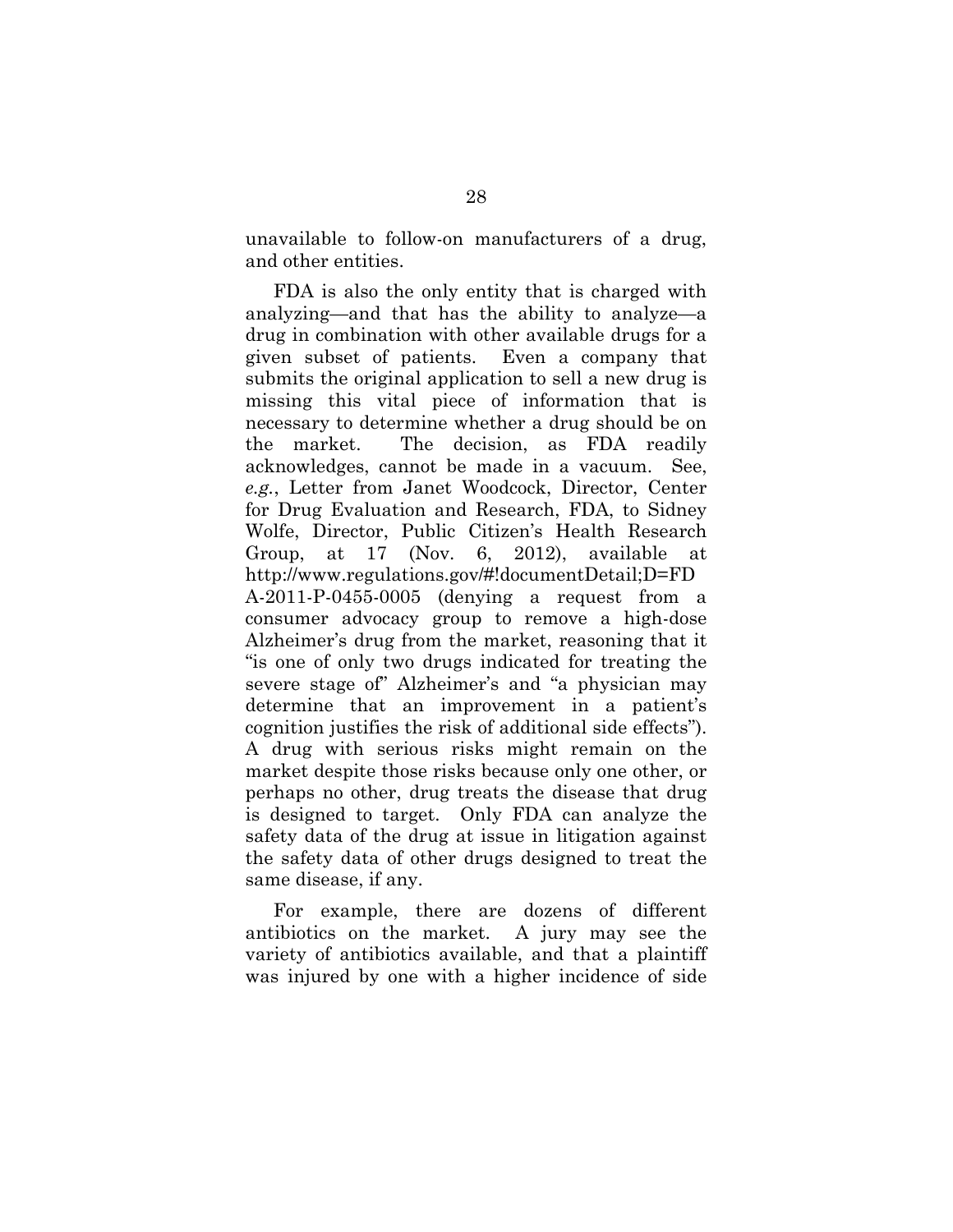effects than, for example, penicillin. That jury may very well decide that the drug plaintiff took should never have been sold. However, when FDA examines that same drug, it may determine that it should be marketed because allergies may prevent a class of people from taking penicillin, or because that antibiotic has unique benefits such that some people who do not respond to other antibiotics are healed by that one. See *Riegel*, 552 U.S. at 325 ("A jury . . . sees only the cost of a more dangerous design, and is not concerned with its benefits; the patients who reaped those benefits are not represented in court.").

Given that FDA is at the center of the decision about a drug's efficacy and safety profile, it follows that FDA's analyses, conclusions, and underlying data are of primary relevance at a trial about whether a drug's benefits outweigh its risks. But for a drug manufacturer, there are serious roadblocks to accessing this information.

This Court has held that private litigants may not obtain testimony from federal employees simply by obtaining and serving a valid subpoena. See *U.S.* ex rel. *Touhy* v. *Ragen*, 340 U.S. 462 (1951). In *Touhy*, the Court held that the Department of Justice may lawfully promulgate regulations that restrict, or even prevent, private litigants from obtaining agency documents and/or testimony through otherwise valid subpoenas. Many other agencies, including FDA, have responded by promulgating comparable regulations of their own. For example, FDA regulations prohibit any FDA employee from giving "testimony before any tribunal pertaining to any function of the [FDA] or with respect to any information acquired in the discharge of his official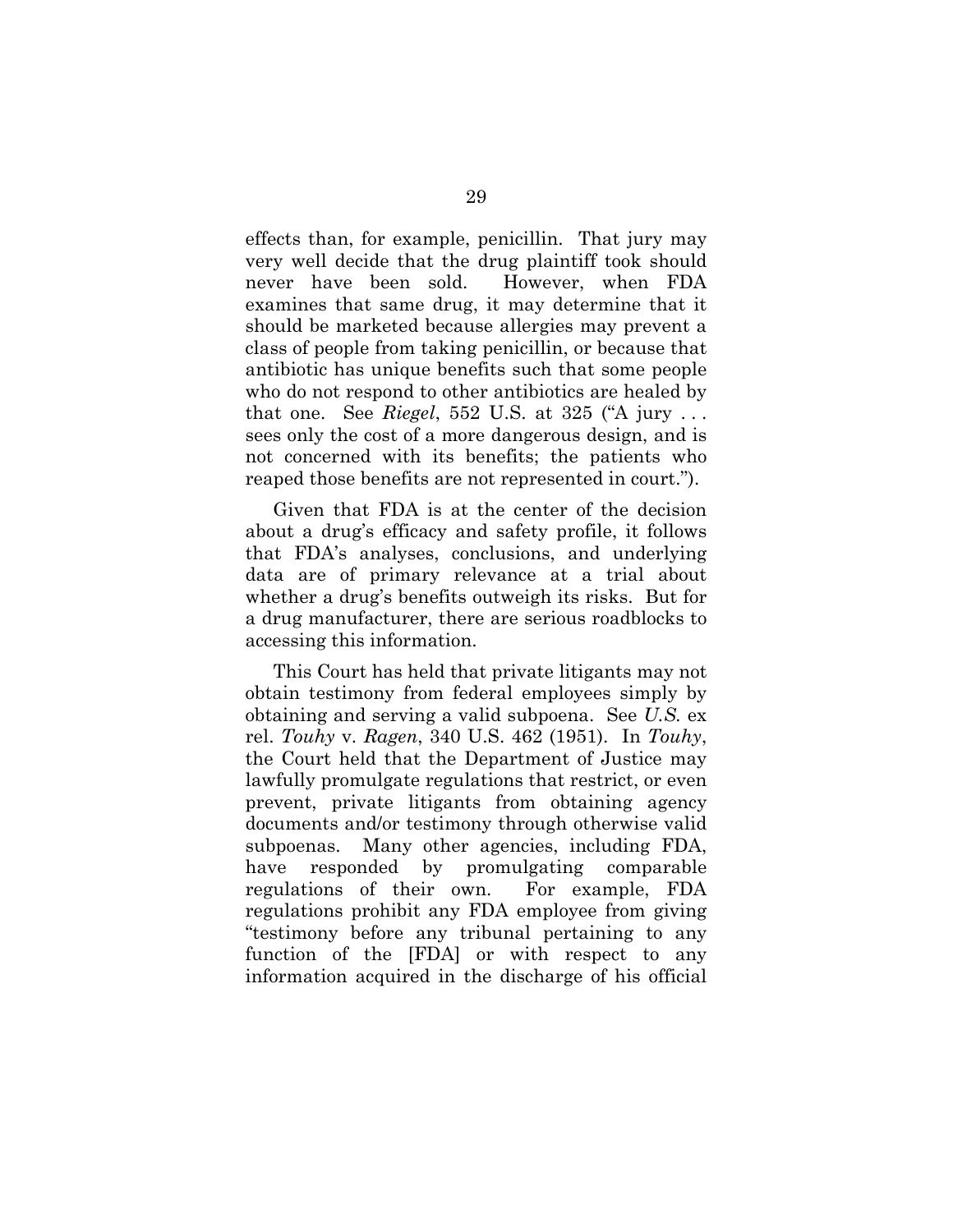duties" without specific authorization from the Commissioner. 21 C.F.R. § 20.1(a) (2012). The Commissioner has asserted broad authority to grant or deny requests for testimony, based on her own conception of "the public interest" and "the objectives of the [FDCA] and [FDA]." *Id.* § 20.1(c) (2012). Even if an employee is lawfully subpoenaed, without the Commissioner's authorization, the employee can only "respectfully decline to testify on the grounds that it is prohibited." *Id.* § 20.1(b) (2012).

As a result, defendants who would benefit from FDA's considered expertise and far greater wealth of data on not just the drug at issue in a productliability lawsuit, but the entire class of drugs considered along with that drug, are often blocked from obtaining FDA memoranda, internal meeting notes, and other indicia of the agency's reasoning for awarding and maintaining a drug's approval. Further, it is exceedingly rare when FDA permits an official to testify in a product-liability lawsuit about the internal agency decision-making process about any given drug.

These roadblocks to third-party discovery exist for sound policy reasons. FDA is not tasked with defending its approval decisions in state courts around the country; it is tasked with analyzing and monitoring the safety of drugs on the market. FDA has provided a procedural mechanism for individuals to challenge its decisions through filing Citizen's Petitions, of which there have been many (and some of which have led to a drug's withdrawal from market). But because the FDCA does not provide for state-tort actions challenging FDA drug approval decisions, it does not provide equivalent procedural